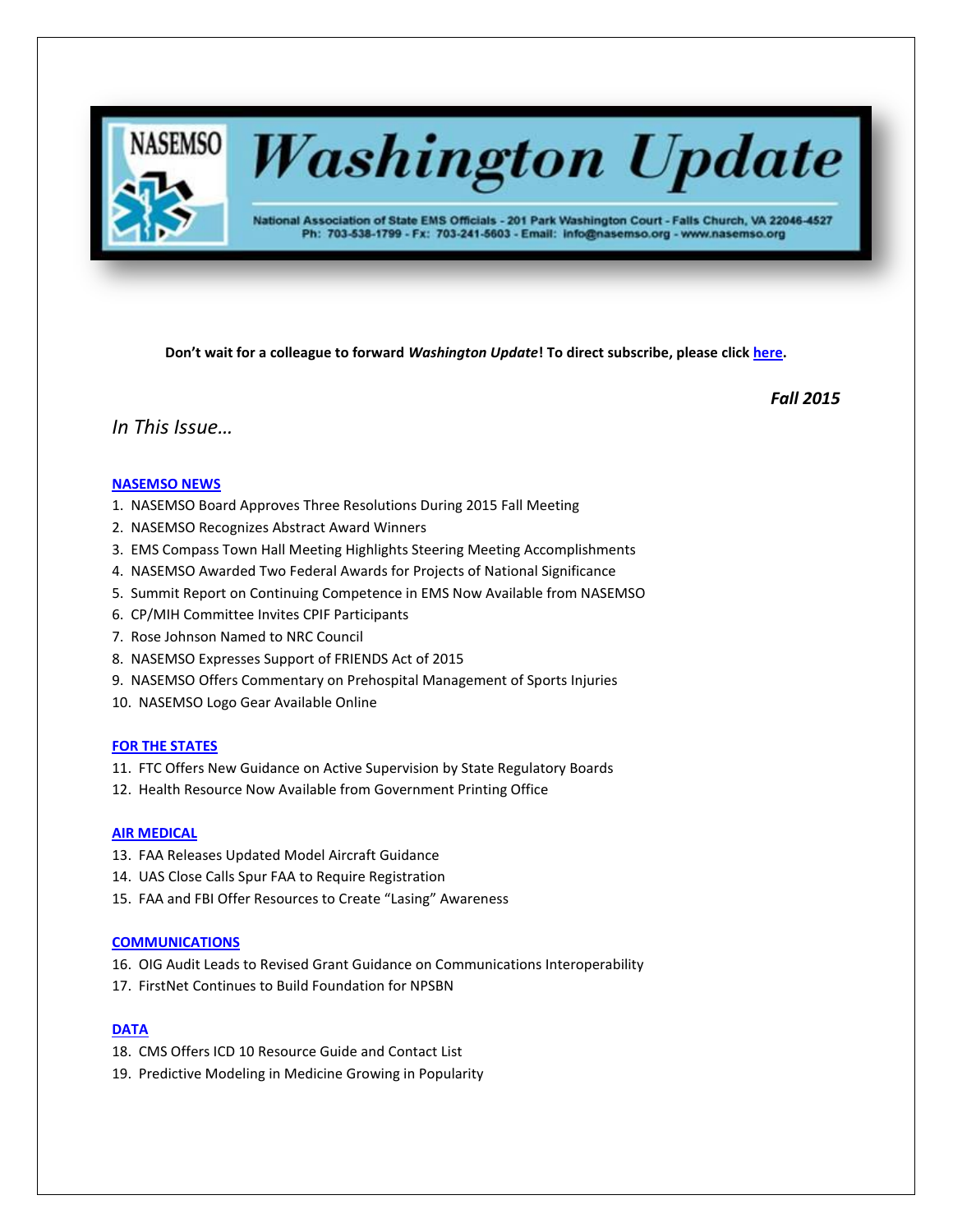NASEMSO Washington Update **2015**

## **[DOMESTIC PREPAREDNESS](#page-7-0)**

- 20. NO MORE EXCUSES…IT'S TIME TO GET VACCINATED AGAINST INFLUENZA!!
- 21. High HCP Exposure Risk by Improper Removal of PPE
- 22. STOP THE BLEED Campaign Focuses on Bystander Support
- 23. IOM Report Highlights Successful Strategies Through Coordinated Regional Response
- 24. New Guidance on "SWATting" Available for PSAPs
- 25. HHS Launches Redesigned Online Radiation Treatment Resource
- 26. IAB Discusses First Responder Integration During Active Shooter/HTV Incidents
- 27. LLIS Content Consolidated Into HSDL
- 28. ASPR TRACIE Offers Webinar in Building Healthcare Coalitions to Support Disaster Response
- 29. CDC Updates US Airport Screening Guidance for Monitoring EVD
- 30. CDC Establishes New Prevention Epicenters
- 31. FEMA Releases 2<sup>nd</sup> Edition of National Preparedness Goal
- 32. THR Releases Independent Ebola Report
- 33. FEMA Seeks Comments on Draft Preliminary Damage Assessment Manual
- 34. DHS Offers Catalog of IED Training Resources
- 35. DHS Highlights Best Practices to Prevent FR Impersonation

## **[HIGHWAY SAFETY](#page-10-0)**

- 36. National Center Launches Website and First Training
- 37. GAO Suggests Improving Communications with States on Vehicle Safety Inspections
- 38. RESCUME Policy Considerations for Connected Vehicles and EMS

## **[MEDICAL DIRECTION](#page-12-0)**

- 39. Drugmaker Initiates Voluntary Epinephrine Recall
- 40. FDA Approves First Reversal Agent for Pradaxa

#### **[PEDIATRIC EMERGENCY CARE](#page-12-1)**

- 41. *Annals* Highlights Incidence of Epi-Pen Injuries in Kids
- 42. New Study Says Hospital Readmissions of Children May Be Underestimated
- 43. Florida Circuit Court Rules in Favor of Firearm Owners Privacy Act

## **[TRAUMA](#page-13-0)**

- 44. NIH Research Links Protein to TBI
- 45. NPHL Invites Participants to Webinar on Motorcycle Helmet Laws

#### **[FEDERAL PARTNERS](#page-13-1)**

- 46. White House Outlines New Efforts to Combat Prescription Drug Abuse and Heroin Epidemic
- 47. CDC Offers Draft Guidelines for Prescribing Opioids for Chronic Pain
- 48. NIOSH Offers Free Online Training on Long Work Hours
- 49. CMS Offers Free Online Training on Infection Control Measures
- 50. FDA Warns of Drug Degradation When Stored in Certain BD Syringes
- 51. GAO Recommends Additional State Reporting to Address Prescription Drug Fraud
- 52. DEA Summarizes Trends in Heroin Use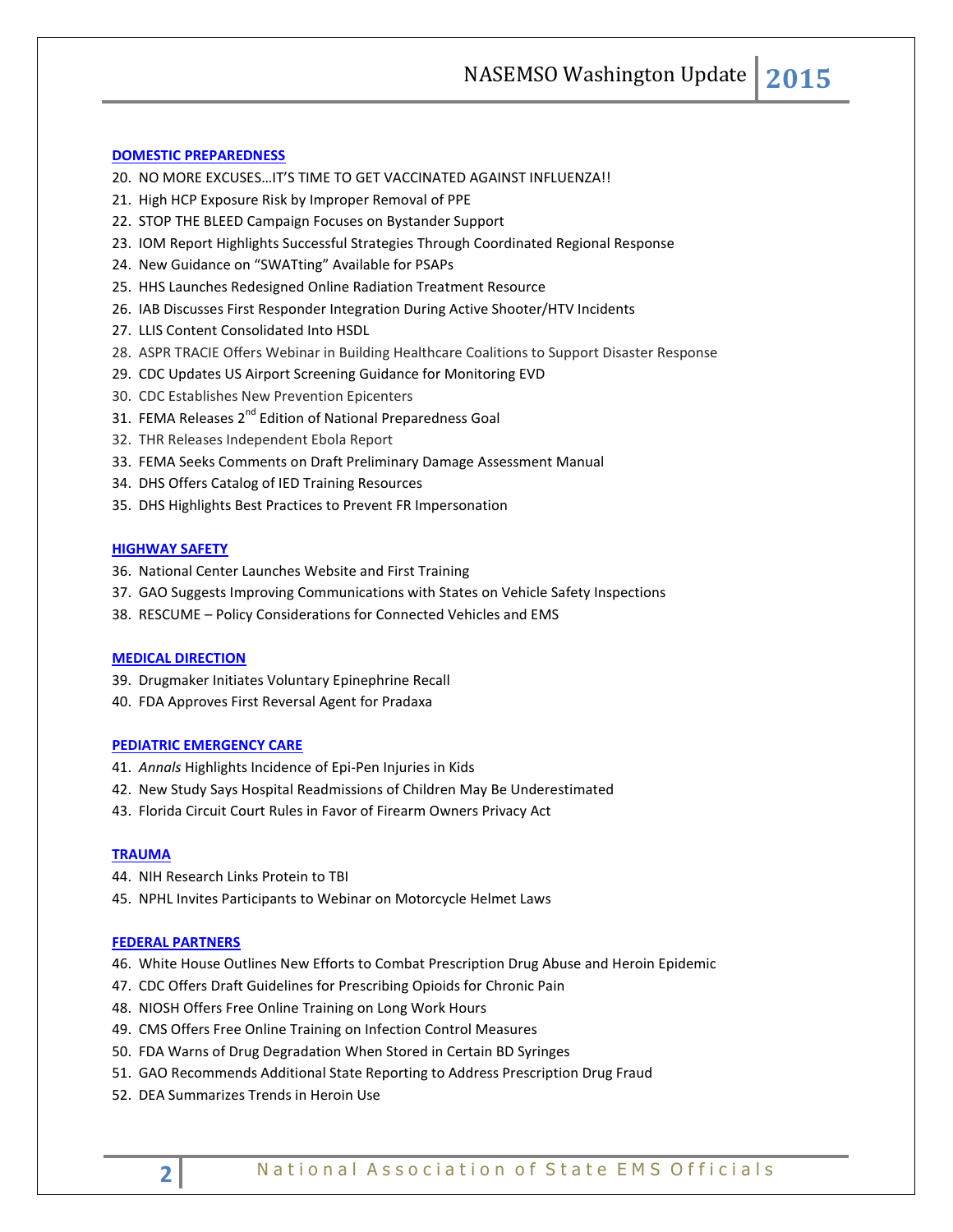- 53. AHRQ Focuses on Connecting Frequent Users to Community-Based Services to Reduce 911 Calls
- 54. New Patient Safety Primer on High Reliability
- 55. FDA Offers Industry Guidance on Physical Attributes of Generic Medications
- 56. USPSTF Guidelines Address HBP Screening in Ambulatory Settings
- 57. NIH: Health Care Costs for Dementia Outpaces Any Other Disease

#### **[INDUSTRY NEWS](#page-17-0)**

- 58. AHA Publishes 2015 Guidelines for CPR and ECC
- 59. Health Professional Education Focus of New IOM Report
- 60. Sinclair Elected NEMSAC Chairman
- 61. JEMS Invites EMS Innovator Nominations
- 62. NFPA Rejects EMS Officer Proposal
- 63. Help Build a National EMS Data Strategy

## **[INTERESTING ABSTRACTS](#page-18-0)**

64. Using High-Flow Nasal Oxygenation During Intubation

65. Using High-Sensitivity Troponin to Evaluate CV Events

#### **[UPCOMING EVENTS](#page-18-0)**

**\*\*\*STATEWIDE EMS CONFERENCES\*\*\***

<span id="page-2-0"></span>**\*\*\*National Conferences and Special Meetings\*\*\***

#### **NASEMSO NEWS**

## **1. NASEMSO Board Approves Three Resolutions During 2015 Fall Meeting**

At the recent NASEMSO Fall Meeting in Louisville, KY the Board approved three resolutions as follows:

- **[Resolution 2015-01:](https://www.nasemso.org/Advocacy/PositionsResolutions/documents/NASEMSO-Resolution-2015-01.pdf)** Honoring the Lifetime Achievement of Drew Dawson, Colleague and Friend
- [Resolution 2015-02:](https://www.nasemso.org/Advocacy/PositionsResolutions/documents/NASEMSO-Resolution-2015-02.pdf) Honoring the Memory and Lifetime Achievements of Norman E. McSwain, Jr., MD
- **BESOLUTION 2015-03: Toward Completion and Implementation of a Data Standard for Tracking Emergency** Patients (TEP)

#### **2. NASEMSO Recognizes Abstract Award Winners**

The top four entries in the 2015 competition received awards at the NASEMSO Fall Meeting in Louisville, Kentucky, at the luncheon on October 15, 2015. The winning abstracts are

- First Place: [Training Matters! How Utah Improved the Documentation of Pre-Hospital Pediatric Vital Signs](https://www.nasemso.org/Meetings/Annual/documents/Training-Matters-How-Utah-Improved-the-Documentation-of-Pre-Hospital-Pediatric-Vital-Signs.pdf)
- Second Place: Outcomes Matter- [Linking EMS Records to Hospital Diagnoses](https://www.nasemso.org/Meetings/Annual/documents/Outcomes-Matter-Linking-EMS-Records-to-Hospital-Diagnoses.pdf)
- Third Place: [Spatial Analysis of Opioid Mortality and EMS Administration of Naloxone in Oklahoma](https://www.nasemso.org/Meetings/Annual/documents/Spatial-Analysis-of-Opioid-Mortality-and-EMS-Administration-of-Naloxone-in-Oklahoma.pdf)
- Fourth Place: [Crosswalk Analysis of Community Paramedicine Program Activity and County Health](https://www.nasemso.org/Meetings/Annual/documents/Crosswalk-Analysis-of-Community-Paramedicine-Program-Activity-and-County-Health-Assessments-.pdf)  **[Assessments and Improvement Plans in Arizona](https://www.nasemso.org/Meetings/Annual/documents/Crosswalk-Analysis-of-Community-Paramedicine-Program-Activity-and-County-Health-Assessments-.pdf)**

The lead authors or representatives of the top 3 entries gave brief presentations on their projects, which can be viewed [here.](http://www.nasemso.org/Meetings/Annual/Presentations2015/index.asp) The goal of the NASEMSO-sponsored abstract/poster competition, which began in 2014, is to foster and develop system research and performance assessment and improvement skills in state offices of EMS and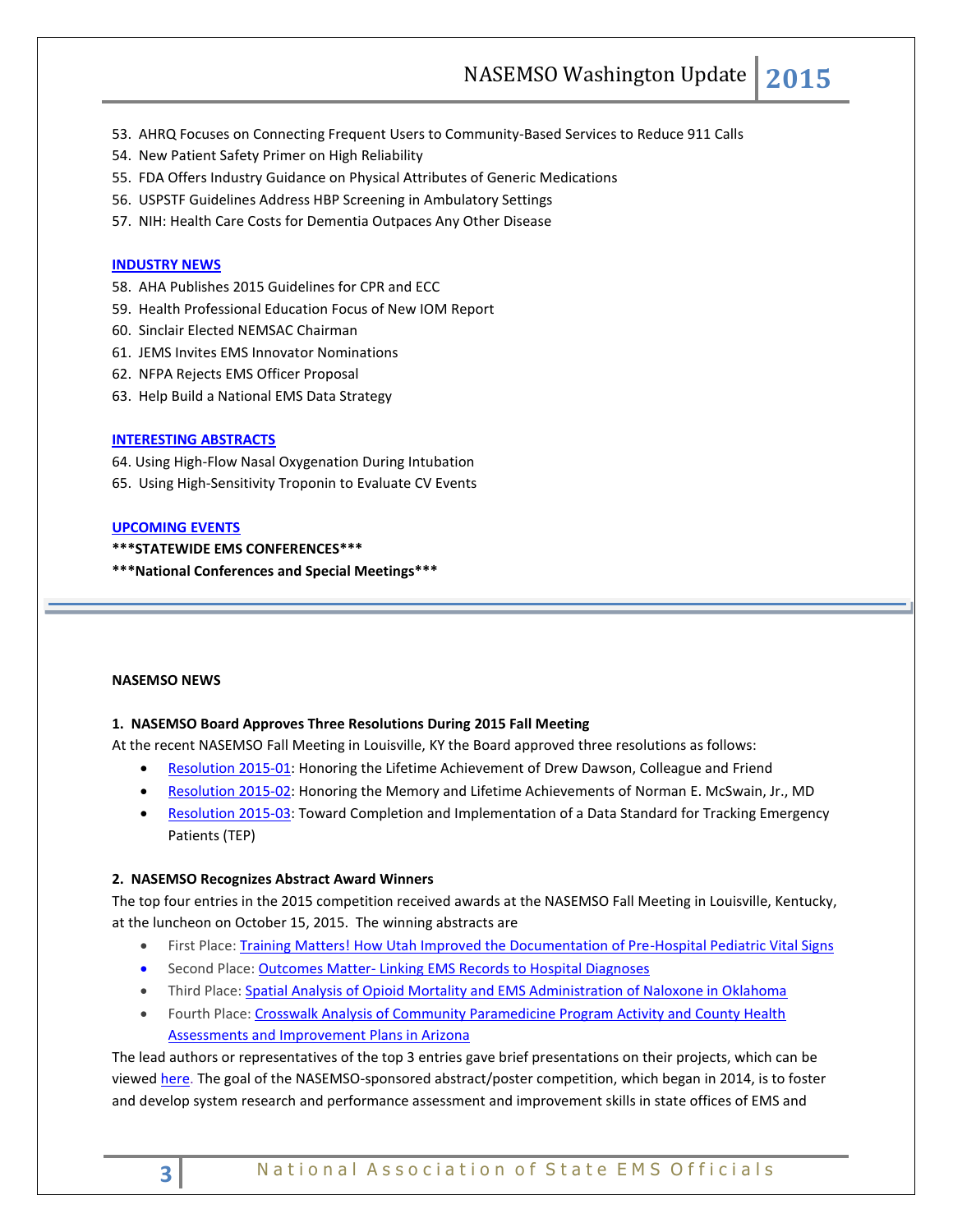trauma. "The level of competition has been outstanding," noted NASEMSO Program Committee Chair, Gary Brown, who recognized Terry Mullins, Director of the Arizona Bureau of EMS and Trauma System, for his vision in initiating the annual competition.

## **3. EMS Compass Town Hall Meeting Highlights Steering Meeting Accomplishments**

At the NASEMSO Fall Meeting in Louisville, Robert Bass, MD, Chair of the EMS Compass Steering Committee, updated the audience on the initiative's status, acknowledging the work of nearly 50 volunteers who have provided their time and expertise in this critical effort. The Steering Committee and work groups are currently considering developing performance measures in several areas, including clinical conditions such as stroke, STEMI, cardiac arrest, seizures and trauma, as well as others such as safety and population health. The Steering Committee will prioritize the measures and release those that will be most helpful to local agencies in their efforts to continuously improve patient care. The next Steering Committee is scheduled for Jan. 13 in San Diego, California. [For more information on EMS Compass…](http://www.emscompass.org/)

## **4. NASEMSO Awarded Two Federal Awards for Projects of National Significance**

The National Association of State Emergency Medical Services Officials (NASEMSO) is pleased to announce that two awards have been finalized:

- Ambulance Design Guidelines and Standards. The National Institute for Standards and Technology (NIST), Measurement Science and Engineering Office of Special Programs finalized a grant with NASEMSO to compile and organize all contemporary documents and resources related to ambulance design. This project will result in the development and dissemination of an Ambulance Design Resource Compendium, a one-stop means of accessing and learning about tools, standards, tests, and recommendation documents deemed essential for consideration in ambulance design and regulation. Additional information is available [here.](http://www.nist.gov/director/rd-by-nist-and-partners-yields-new-standard-for-safer-ambulances.cfm) Questions related to this project should be directed to the project's Technical Subject Matter Expert, Jay Bradshaw [\(bradshaw@nasemso.org\)](mailto:bradshaw@nasemso.org).
- Developing Evidence-Based Guidelines for Fatigue Risk Management in Emergency Medical Services. Following a competitive request for proposals, the National Highway Traffic Safety Administration (NHTSA) finalized a contract with NASEMSO and the Department of Emergency Medicine at Carolinas HealthCare System (CHS) to address the growing concern for the sleep health and fatigue of emergency medical services (EMS) clinicians and the impact of fatigued workers on safety. The overarching goal of this project is to examine the published literature and develop Evidence-Based Guidelines (EBGs) for fatigue risk management in the EMS environment. A set of performance measures will accompany the EBGs and support evaluation of impact following adoption of one or more EBGs. Questions related to this project should be directed to NASEMSO Program Manager Kathy Robinson [\(robinson@nasemso.org\)](mailto:robinson@nasemso.org).

## **5. Summit Report on Continuing Competence in EMS Now Available from NASEMSO**

In April 2015, NASEMSO's Education and Professional Standards Council convened a multi-organizational summit to hear opinions and evidence to that could be used to improve the state relicensure processes used to measure and validate cognitive and psychomotor competency. Summit proceedings are provided in a new white paper available a[t http://www.nasemso.org/EMSEducationImplementationPlanning/Resources.asp.](http://www.nasemso.org/EMSEducationImplementationPlanning/Resources.asp)

## **6. CP/MIH Committee Invites CPIF Participants**

The Community Paramedicine Insights Forum (CPIF), a function of NASEMSO's CP/MIH Committee meets by teleconference every other month (even-numbered months) on the third Monday at 3:00 p.m. Eastern Time. It is a presentation/discussion format for developments in CP system building from around the continent. Go to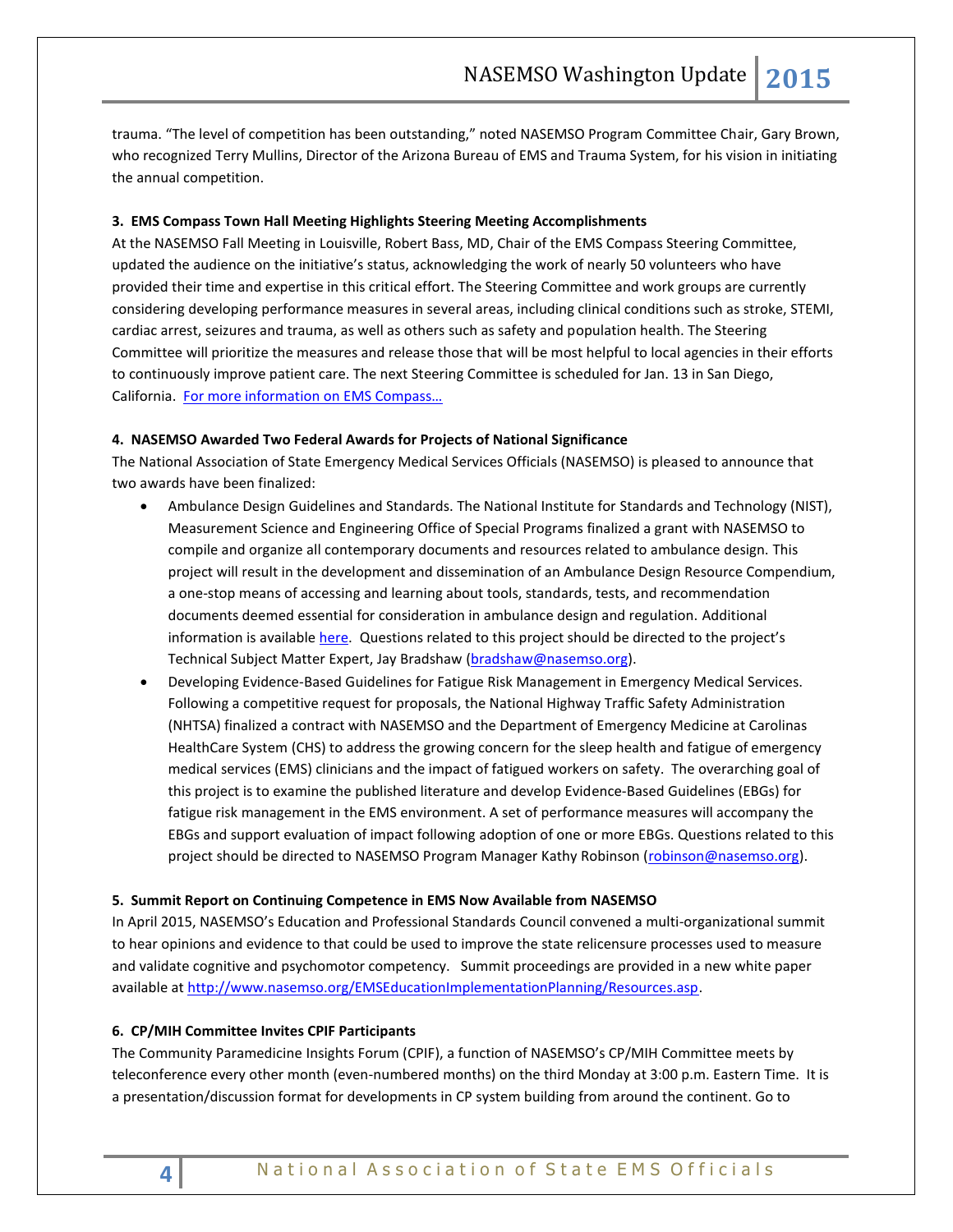<http://cpif.communityparamedic.org/> to see an archive of past presentations and to register for future ones. Contact [mcginnis@nasemso.org](mailto:mcginnis@nasemso.org) to be put on the CPIF/CP-MIH mailing list.

## **7. Rose Johnson Named to NRC Council**

NASEMSO member Rose Lawrence Johnson from Louisiana has been selected to serve on the Emergency Medical Services for Children (EMSC) National Resource Center (NRC) Council. NRC Council members provide input on and assist with the implementation of NRC activities as prescribed by the federal EMSC Program. Congratulations, Rose, on this prestigious appointment!

## **8. NASEMSO Expresses Support of FRIENDS Act of 2015**

NASEMSO President Paul Patrick recently sent a letter to Congressional leaders expressing the association's support for the Jackson Lee Amendment in the Nature of a Substitute titled, the "Families of Responders Identification of Emergency Needs in Designated Situations" or the "FRIENDS Act." This bill (H.R. 2795) would provide an important report on factors that would result in first responders failing to meet expectations based upon training and planning for terrorist incidents and include first responder input on how the presence of family in the impacted area, the adequacy of personal protective equipment, and training gaps may influence performance and availability. For more [information…](http://www.nasemso.org/Advocacy/Supported/index.asp)

## **9. NASEMSO Offers Commentary on Prehospital Management of Sports Injuries**

The National Athletic Trainers Association (NATA) recently solicited input on their policy document "Appropriate Prehospital Management of the Spine Injured Athlete." NASEMSO advised the group on growing evidence related to the use of rigid immobilization devices for transport that suggests the routine use of long spine boards during transport is without significant benefit and has the potential for harm. For more information...

## **10. NASEMSO Logo Gear Available Online**

Register at the ASMI online merchandise store to view and purchase NASEMSO logowear! Browse available items to see an array of great styles and colors, in a full range of sizes. The NASEMSO logo can be added to any of these items, including men's and women's shirts, headwear, outerwear, bags, and accessories. See what's available to meet your needs at [http://www.companypromostore.com/stores/asmi/.](http://www.companypromostore.com/stores/asmi/)

## <span id="page-4-0"></span>**FOR THE STATES**

## **11. FTC Offers New Guidance on Active Supervision by State Regulatory Boards**

Seeking to address questions raised by a recent U.S. Supreme Court decision, the Federal Trade Commission recently issued guidance explaining how boards can regulate their own professions without violating antitrust law. It follows a Supreme Court ruling earlier this year in which the justices ruled that state licensing boards made up of active members of the professions they regulate are not immune from antitrust laws unless they are actively supervised by the state. The new FTC document, *FTC Staff Guidance on Active Supervision of State Regulatory Boards Controlled by Market Participants*, describes what exactly active supervision by the state means, who constitutes an active member of a profession and what it means for active members of a profession to control such a board. For more information...

## **12. Health Resource Now Available from Government Printing Office**

The Health, United States series presents an annual overview of national trends in health statistics. *Health, United States, 2014 edition* contains a summary At a Glance table that displays selected indicators of health and their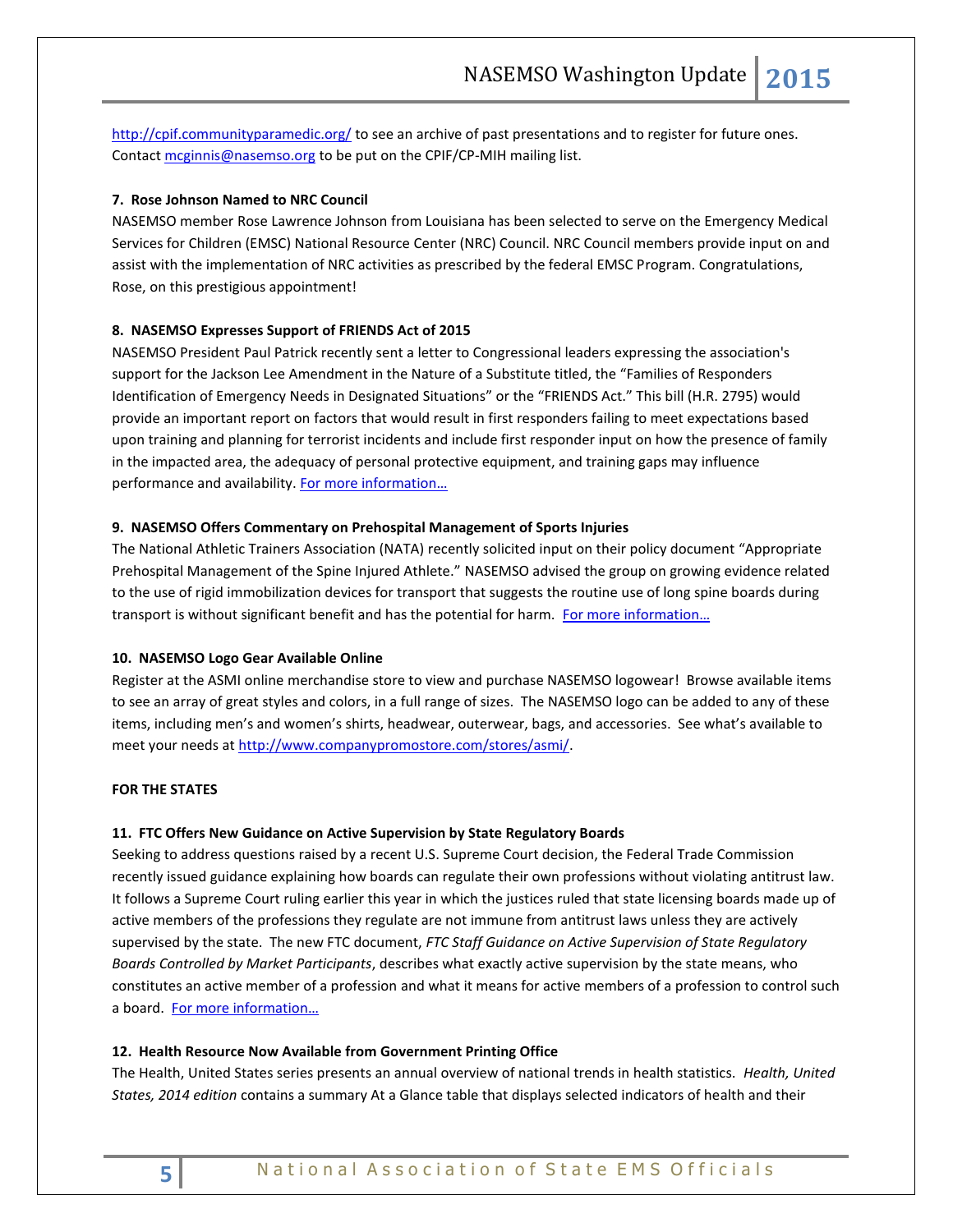determinants, cross-referenced to charts and tables in the report. This is followed by a Highlights section, a Chartbook, detailed Trend Tables, two Appendixes, and an Index. The 2014 Chartbook contains 29 figures, including 10 figures on this year's Special Feature on the health of adults aged 55–64 ( Figures 20–29). The Special Feature figures provide an overview of the health and well-being of the current 55–64 group as they approach retirement age and enrollment in the Medicare program, noting similarities and differences with 55- to 64-yearolds a decade ago, who are now enrolled in Medicare. Data are presented on leading causes of death, prevalence of chronic physical and mental health conditions, health behavior patterns, health insurance coverage, and health care utilization and access. For more information...

## <span id="page-5-0"></span>**AIR MEDICAL**

## **13. FAA Releases Updated Model Aircraft Guidance**

The Federal Aviation Administration (FAA) recently published updated guidance on model aircraft operations that reflects current law governing hobby or recreational use of unmanned aircraft. Advisory Circular (AC) 91-57A replaces the previous guidance that, as written in 1981, did not reflect the rules Congress wrote into Section 336 of the FAA Modernization and Reform Act of 2012. The guidance also makes it clear that model unmanned aircraft operations that endanger the safety of the nation's airspace, particularly careless or reckless operations and interference with manned aircraft, may be subject to FAA enforcement action. [View AC 91-57A](http://www.faa.gov/regulations_policies/advisory_circulars/index.cfm/go/document.information/documentID/1028086)

In related news, the FAA has released the beta version of a new smartphone application called "B4UFLY" for testing by up to 1,000 unmanned aircraft users. The B4UFLY app, aimed primarily at model aircraft enthusiasts, is designed to give users information about restrictions or requirements in effect at their current or planned flight location. The FAA expects the beta test will yield valuable data on how well B4UFLY functions, as well as uncovering any software bugs. The beta test is expected to run for several months, after which the FAA plans to make B4UFLY available to the general public. The beta test will be for iOS devices only, but the FAA is working to ensure the full version will be compatible with Android devices as well. Screenshots of the app are available at [www.faa.gov/uas/b4ufly.](http://www.faa.gov/uas/b4ufly)

## **14. UAS Close Calls Spur FAA to Require Registration**

U.S. Transportation Secretary Anthony Foxx and FAA Administrator Michael Huerta have announced the creation of a task force to develop recommendations for a registration process for Unmanned Aircraft Systems (UAS). The task force will be composed of 25 to 30 diverse representatives from the UAS and manned aviation industries, the federal government, and other stakeholders. The group will advise the Department on which aircraft should be exempt from registration due to a low safety risk, including toys and certain other small UAS. The task force also will explore options for a streamlined system that would make registration less burdensome for commercial UAS operators. The task force may make additional safety recommendations as it deems appropriate. Secretary Foxx directed the group to deliver its report by Nov. 20. While the task force does its work, the FAA will continue its aggressive education and outreach efforts, including the "[Know Before You Fly](http://www.faa.gov/exit/?pageName=Know%20Before%20You%20Fly&pgLnk=http%3A%2F%2Fknowbeforeyoufly%2Eorg%2F)" campaign and "[No Drone Zone](https://www.faa.gov/uas/no_drone_zone/)" initiatives with the nation's busiest airports. The agency also will continue to take strong enforcement action against egregious violators. Several air medical services have reported encounters with drones at emergency incidents and during flight operations.

In related news, the FAA recently announced the largest civil penalty (\$1.9 million) it has proposed against a UAS operator for endangering safety in some of our most congested airspace and heavily populated cities, violating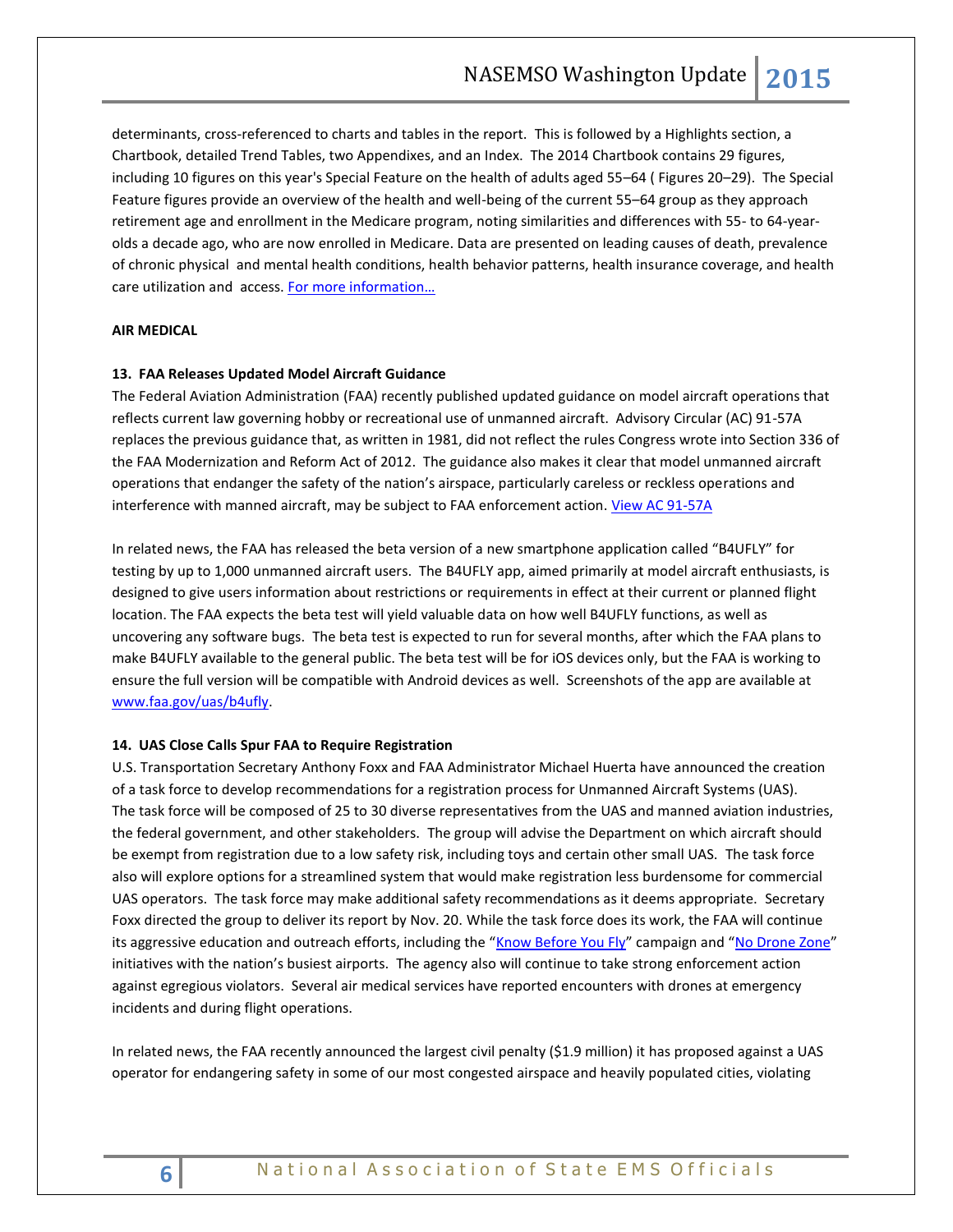airspace regulations and various operating rules. The FAA asserts that SkyPan International, Inc. of Chicago conducted 65 unauthorized operations involving aerial photography, more than half of them in restricted airspace.

## **15. FAA and FBI Offer Resources to Create "Lasing" Awareness**

A pinpoint laser used to scan bar codes, highlight screen presentations, or entertain pet owners might seem

innocent to most people but over long distances and flight paths, the light scatters, temporarily (and even permanently) blinding pilots and creating catastrophic risks to crews, passengers, and persons on the ground. The targeting of any aircraft, including air ambulances with lasers is regulated by a federal law passed in 2012 at 18 USC § 39(a)-- making "lasing" aircraft a felony that is punishable by up to five years in prison including fines up to \$250,000. The Federal Bureau of Investigation will offer up to \$10,000 for information leading to the arrest of any individual who intentionally aims a



laser at an aircraft. A range of resources that states and EMS agencies can use to help educate the public including posters, PSA's, and podcasts are available on a special [FBI web site](https://www.fbi.gov/news/stories/2014/february/protecting-aircraft-from-lasers). The FAA's Laser Safety Initiative and instructions for reporting incidents are availabl[e here.](http://www.faa.gov/about/initiatives/lasers/)

## <span id="page-6-0"></span>**COMMUNICATIONS**

## **16. OIG Audit Leads to Revised Grant Guidance on Communications Interoperability**

Federal officials are revamping guidance after an internal audit found that the Department of Homeland Security didn't require grantees to buy public safety communications equipment that was interoperable. DHS agreed with the recent findings of the inspector general, that the Office of Emergency Communications, within the National Protection and Programs Directorate, develops the National Emergency Communications Plan and the SAFECOM Guidance; however, neither document dictates specific requirements when purchasing emergency communications equipment. FEMA's grant guidance also does not specify interoperability requirements. The IG recommended that both OEC and FEMA develop language across guidance and agreement documents that is consistent, requiring grant recipients to buy interoperable equipment. DHS said OEC is working with FEMA to incorporate such language into the fiscal 2016 SAFECOM guidance. For more information...

## **17. FirstNet Continues to Build Foundation for NPSBN**

The FirstNet Board recently approved a national solution for the future nationwide public safety broadband network (NPSBN) that provides an opportunity for partnering among rural, small business, tribal, regional, and national providers. FirstNet CEO Mike Poth, a former police captain and first responder, said, "This approach lets the private sector do what they do best to rapidly deploy a network while FirstNet ensures that the network meets the mission of public safety every step of the way." More info: [http://firstnet.gov/content/firstnet-board-meeting](http://firstnet.gov/content/firstnet-board-meeting-october-1-2-2015)[october-1-2-2015.](http://firstnet.gov/content/firstnet-board-meeting-october-1-2-2015) FirstNet also recently planned for a robust second round of consultation in the states next year to get more input from public safety on the NPSBN, and seek to meet vital communications needs of first responders. For more information on how to be a part of these meetings, visit<http://firstnet.gov/consultation>

## <span id="page-6-1"></span>**DATA**

#### **18. CMS Offers ICD 10 Resource Guide and Contact List**

On October 1, the U.S. health care system moved to the International Classification of Diseases, 10th Revision – ICD-10. Recognizing that health care providers may need help with the transition, the Centers for Medicare and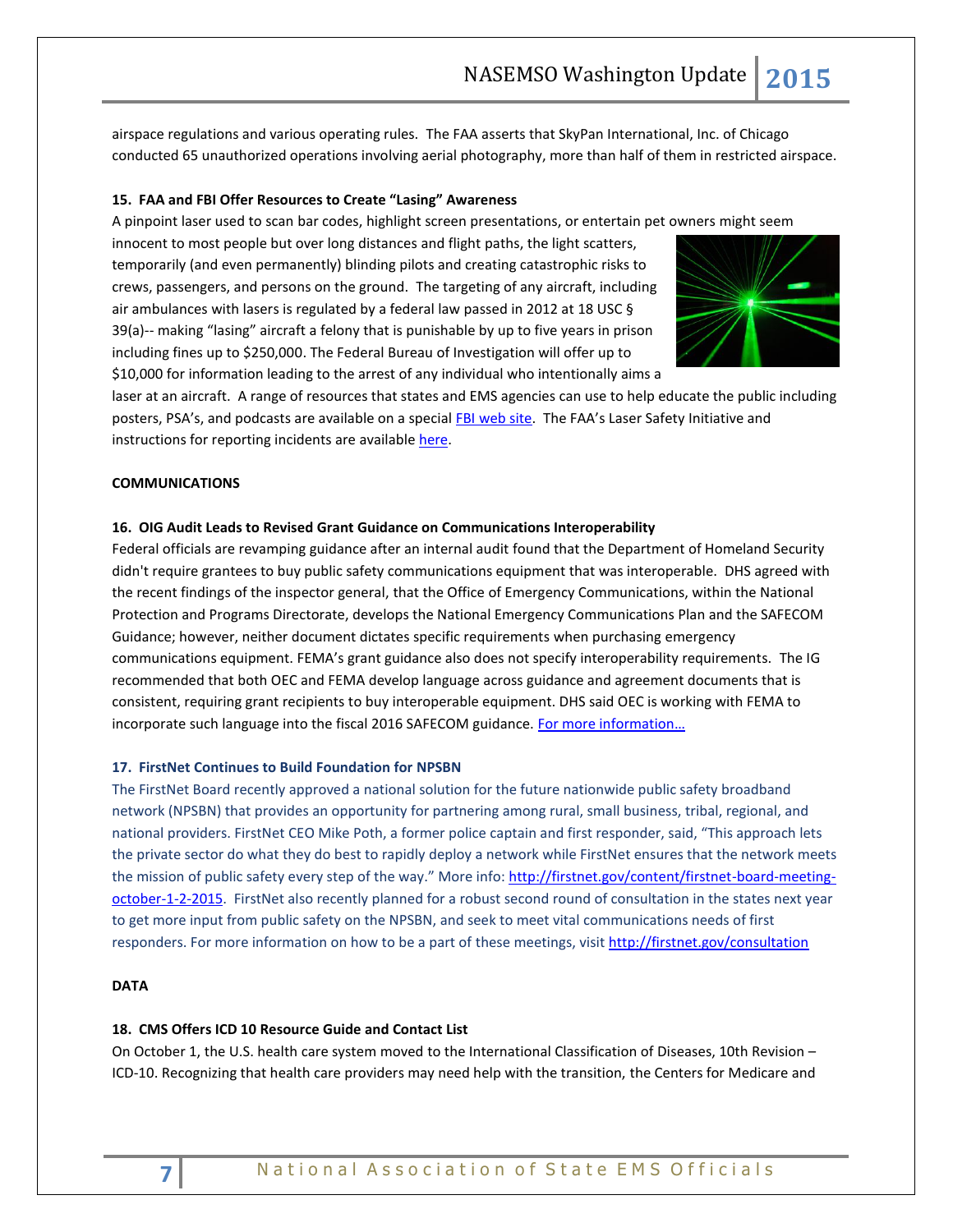Medicaid Services (CMS) has established an ICD-10 Ombudsman and ICD-10 Coordination Center to help track, triage, and resolve issues. [For more information…](https://www.cms.gov/Medicare/Coding/ICD10/ICD-10-Provider-Contact-Table.pdf)

## <span id="page-7-0"></span>**19. Predictive Modeling in Medicine Growing in Popularity**

According to the Hospitals and Health Network, the growing popularity of personalized, predictive medicine, and its transformation into predictive modeling, may be just what the doctor ordered for an overwhelmed health care system. A marriage of data and evidence-based health care, predictive modeling has the power to bolster patient satisfaction and revitalize the health care field. Predictive medicine and predictive modeling use data and evidence-based care to help physicians treat patients and administrators to calculate utilization. A recent article in the group's online magazine discusses the opportunities that await the medical community in this emerging field. [For more information…](http://www.hhnmag.com/articles/6662-improving-medicine-with-predictive-modeling)

## **DOMESTIC PREPAREDNESS**

## **20. NO MORE EXCUSES…IT'S TIME TO GET VACCINATED AGAINST INFLUENZA!!**

The Centers for Disease Control and Prevention (CDC) Advisory Committee on Immunization Practices (ACIP), and the Healthcare Infection Control Practices Advisory Committee (HICPAC) recommend that all U.S. health care workers get vaccinated annually against influenza. Health care workers include (but are not limited to) physicians, nurses, nursing assistants, therapists, technicians, **emergency medical service personnel**, dental personnel, pharmacists, laboratory personnel, autopsy personnel, students and trainees, contractual staff not employed by the health-care facility, and persons (e.g., clerical, dietary, housekeeping, laundry, security, maintenance, administrative, billing, and volunteers) not directly involved in patient care but potentially exposed to infectious agents that can be transmitted to and from health care workers and patients. [Get the FACTS about the 2015-2016](http://www.cdc.gov/flu/about/season/upcoming.htm)  flu s[eason…](http://www.cdc.gov/flu/about/season/upcoming.htm)

#### **21. High HCP Exposure Risk by Improper Removal of PPE**

A new study in JAMA Internal Medicine reveals that contamination of the skin and clothing of health care personnel (HCP) during removal of personal protective equipment (PPE) contributes to the dissemination of pathogens and places personnel at risk for infection. Using fluorescent lotion, 435 simulations of donning and doffing of gowns and gloves resulted in almost half (46%) of health care worker self-contamination of skin or clothing. Specific sites of contamination varied but most commonly involved the hands during glove removal and the neck during gown removal. The probability of self-contamination was much greater when using improper technique (70.3% vs 30.0%). For more information...

#### **22. STOP THE BLEED Campaign Focuses on Bystander Support**

During a recent event at the White House, representatives from numerous private sector groups and nonprofit



organizations committed to working on building awareness, implementing and accelerating this initiative. The goal is to build national resilience by empowering the general public to be aware of the simple steps that can be  $\mathsf{THE}\;\mathsf{BLEED}\;$  taken to stop or slow life threatening bleeding, and to promote the general

public's access to Bleeding Control Kits in public spaces, while they travel, and in the home. For more information on these efforts and how to get involved in the "Stop the Bleed" campaign, please visit [dhs.gov/stopthebleed.](http://www.dhs.gov/stopthebleed)

## **23. IOM Report Highlights Successful Strategies Through Coordinated Regional Response**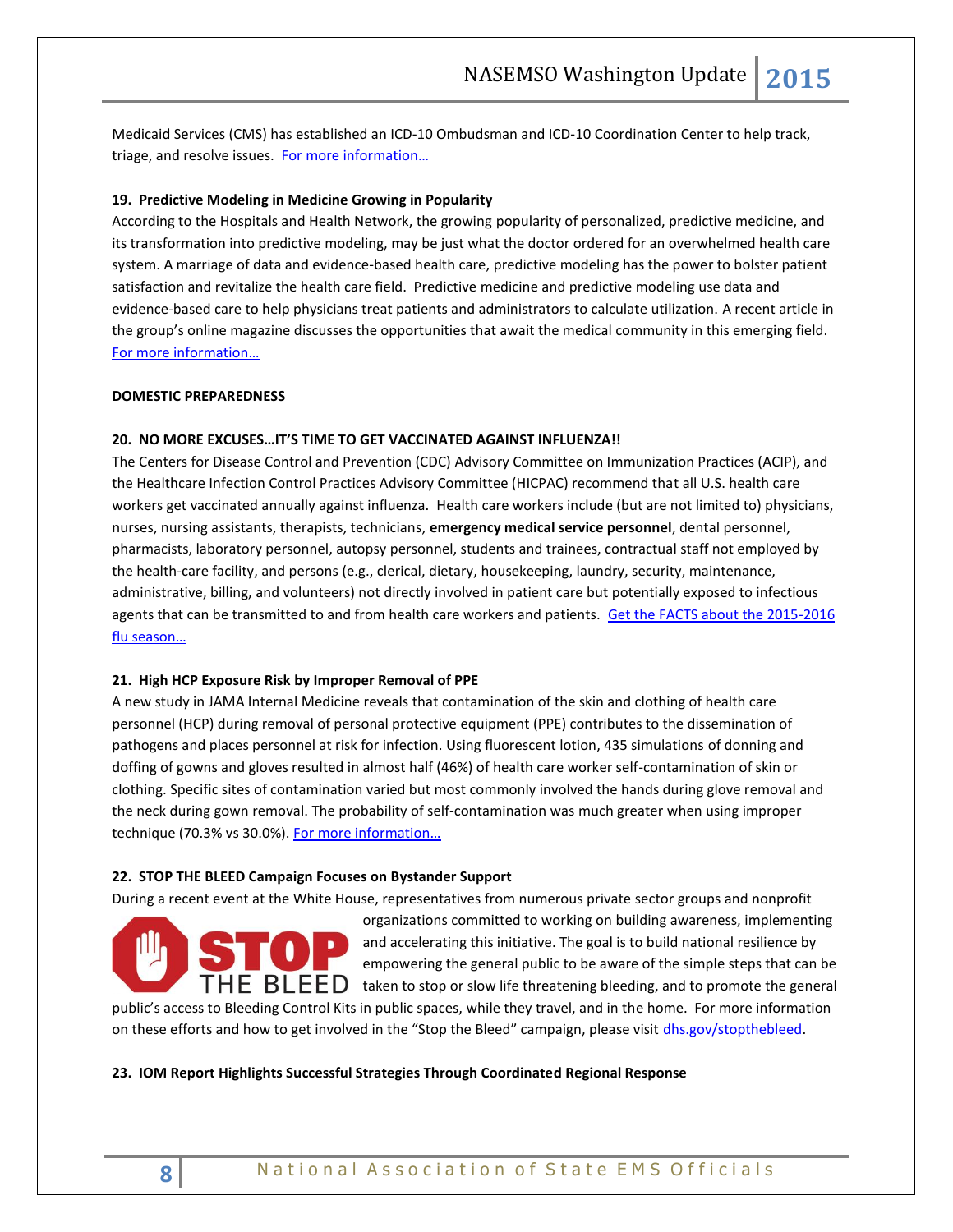The Institute of Medicine's (IOM) Forum on Medical and Public Health Preparedness for Catastrophic Events organized three regional workshops in 2014 to explore opportunities to strengthen the regional coordination required to ensure effective medical and public health response to a large-scale multijurisdictional disaster. Each of the three workshops covers different topics intended to strengthen regional disaster response. The sessions are summarized and now available in *Regional Disaster Response Coordination to Support Health Outcomes: Surge Management: Workshop in Brief.* For more information...

## **24. New Guidance on "SWATting" Available for PSAPs**

The number of "SWATting" incidents – false reporting of an emergency aimed at getting a "SWAT team" response – has grown significantly in recent months, increasing the need for agencies to better prepare emergency personnel to identify and respond to such events. A guidance document for PSAPs is now available from the National 911 Program to deal with such incidents. For more information...

## **25. HHS Launches Redesigned Online Radiation Treatment Resource**

Health care professionals now can easily find reliable guidance to help diagnose and treat patients who have been exposed to radiation. The first major redesign of the Radiation Emergency Medical Management (REMM) website since it launched in 2007 is available at [http://www.remm.nlm.gov/.](http://www.remm.nlm.gov/) REMM gives health care personnel key information about the diagnosis and treatment of radiation injuries and access to interactive clinical tools and data. The site was developed by two agencies of the U.S. Department of Health and Human Services (HHS): the HHS Office of the Assistant Secretary for Preparedness and Response (ASPR) and the National Library of Medicine (NLM), part of the National Institutes of Health. For more information...

## **26. IAB Discusses First Responder Integration During Active Shooter/HTV Incidents**

In a recent white paper, the Interagency Board (IAB) offers an overview of law enforcement, fire, and EMS coordination during active shooter and hybrid targeted violence incidents. The IAB suggests that just-in-time training provides an ineffective strategy when dealing with lone wolf or coordinated violent attacks. The white paper advocates for new response paradigms, elevated levels of operational interagency coordination, and crossdisciplinary training prior to an event. The concept, known as "escorted warm zone care," often referred to as "Rescue Task Force," utilizes an integrated team of law enforcement and fire/EMS personnel operating under a unified command structure to rapidly access, stabilize, and extricate the wounded. A further examination of these approaches will be conducted by the InterAgency Board and will produce follow-on documents. [For more](https://iab.gov/Uploads/Integrating%20LE_Fire_EMS%20during%20HTV_FINAL.pdf)  [information…](https://iab.gov/Uploads/Integrating%20LE_Fire_EMS%20during%20HTV_FINAL.pdf)

## **27. LLIS Content Consolidated Into HSDL**

FEMA's Lessons Learned Information Sharing (LLIS) program has completed the consolidation of content previously available on LLIS.gov with the Naval Postgraduate School's Homeland Security Digital Library (HSDL.org). As part of the consolidation effort, nearly 23,000 documents were transferred to HSDL.org, which will improve the community's access to valuable information. Some of the most recent LLIS products include Hazard and Core Capability Trend Analyses, Grant Case Studies, and Lessons Learned and Innovative Practices. Additionally, you can access information on the LLIS program and find links to these documents on FEMA.gov. The content transferred to HSDL.org will maintain a similar level of accessibility as LLIS.gov. Documents that required a username and password to view on LLIS.gov will also require a username and password on HSDL.org.

## **28. ASPR TRACIE Offers Webinar in Building Healthcare Coalitions to Support Disaster Response**

The U.S. Department of Health and Human Services (HHS) Office of the Assistant Secretary for Preparedness and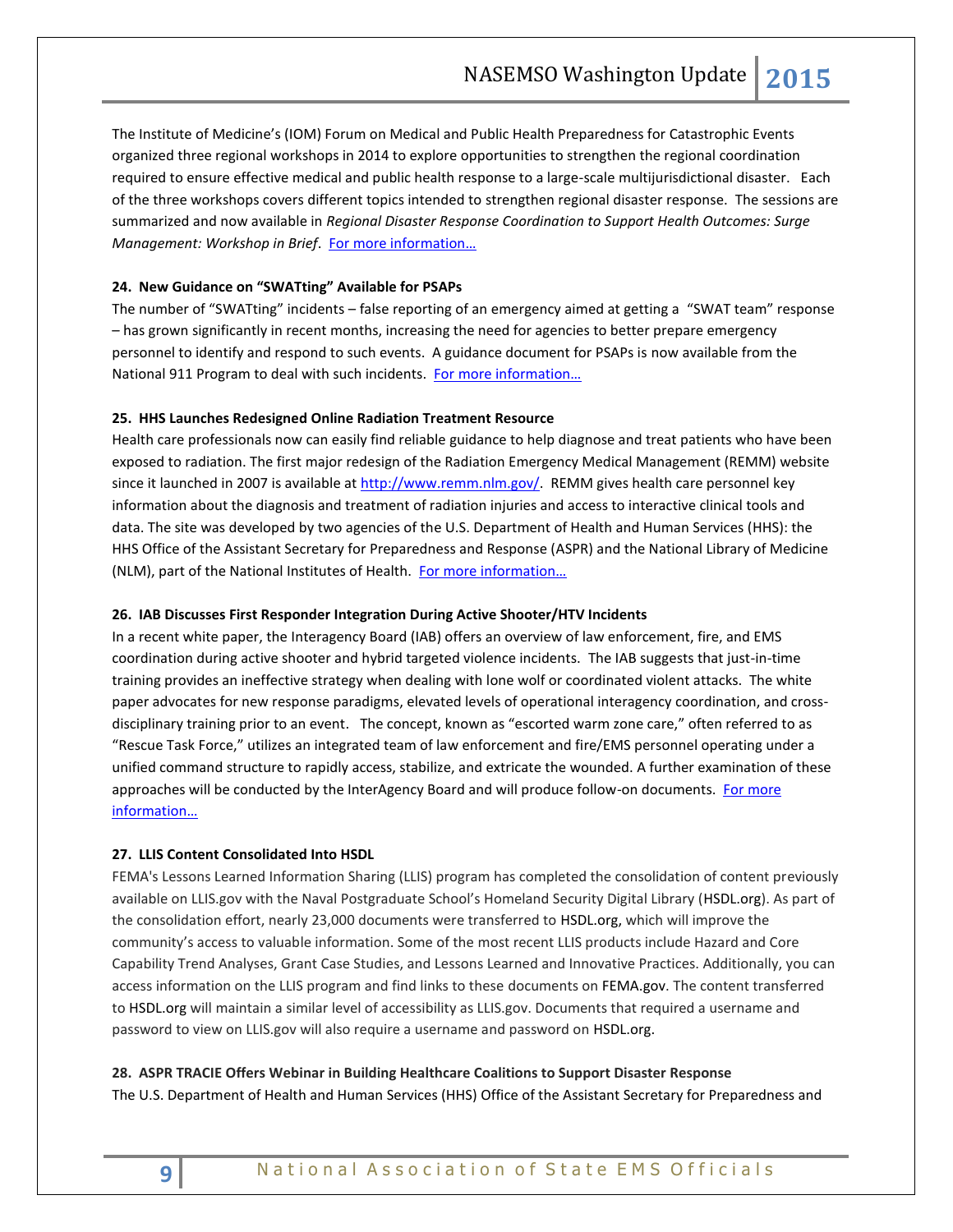Response (ASPR) sponsors the [ASPR Technical Resources, Assistance Center, and Information Exchange \(TRACIE\).](https://asprtracie.hhs.gov/) ASPR TRACIE will host a series of webinars for healthcare coalitions interested in operationalizing to support community disaster and recovery functions during and after an event. The first in this series, "Strategic Development for Building Operational Healthcare Coalitions," will take place on Tuesday, November 17, 2015 from 2:00-3:00pm ET (1:00pm CT, 12:00pm MT, 11:00am PT). Register [HERE](https://attendee.gotowebinar.com/register/8336990112788803074) for this free webinar. The webinar will be recorded and archived on the ASPR TRACIE website.

## **29. CDC Updates US Airport Screening Guidance for Monitoring EVD**

Enhanced entry screening was discontinued for travelers coming to the United States from Liberia in September 2015. These travelers will no longer be funneled through one of the U.S. airports that are conducting enhanced entry screening. At this time, travelers will still undergo exit screening before departing from Liberia. Travelers from Liberia are recommended to self-observe until 21 days after departing Liberia. Self-observation means that people should "watch their health" for possible symptoms of illness including feeling feverish, diarrhea, vomiting, weakness, fatigue, stomach pain, muscle pain, or unexplained bleeding or bruising. People who develop any of these symptoms should begin taking their temperature and notify public health authorities or seek healthcare at the earliest sign of illness. Recommendations and procedures have not changed for travelers entering the United States from Guinea or Sierra Leone—this includes travelers from Liberia who have also been in either Guinea or Sierra Leone within the past 21 days. The *Interim US Guidance for Monitoring and Movement of Persons with Potential Ebola Virus Exposure* was recently updated and is availabl[e HERE.](http://www.cdc.gov/vhf/ebola/exposure/monitoring-and-movement-of-persons-with-exposure.html) A *Q&A* about the update is located [HERE.](http://www.cdc.gov/vhf/ebola/exposure/qas-monitoring-and-movement-guidance.html)

## **30. CDC Establishes New Prevention Epicenters**

In 2015, CDC expanded the program to include 11 Prevention Epicenters. This expansion will enhance the capacity to find innovative strategies to protect patients by stopping the spread of germs in healthcare facilities, including Ebola virus and other important infection disease threats. This expansion was made possible awarding \$11 million of six additional academic institutions to join the CDC PE Program. These institutions will focus on preventing the spread of germs during interactions between healthcare workers, patients, personal protective equipment, and the healthcare environment, enabling healthcare workers to better protect the health and safety of their patients. [For more information…](http://www.cdc.gov/hai/epiCenters/new_research.html)

## **2015–2018 Prevention Epicenters**

- [Cook County Health & Hospital System and Rush University Medical Center](http://www.cdc.gov/HAI/epiCenters/Chicago.html)
- **•** [Duke University](http://www.cdc.gov/HAI/epiCenters/Duke_Univ.html)
- [Emory University\\*](http://www.cdc.gov/hai/epiCenters/Emory_Univ.html)
- [Harvard Pilgrim Health Care and University of California, Irvine](http://www.cdc.gov/HAI/epiCenters/Harvard-Pilgrim-and-Univ_California.html)
- [The Johns Hopkins University\\*](http://www.cdc.gov/HAI/epiCenters/Johns-Hopkins_Univ.html)
- [University of Illinois, Chicago\\*](http://www.cdc.gov/HAI/epiCenters/Univ_Illinois.html)
- [University of Iowa Carver College of Medicine\\*](http://www.cdc.gov/HAI/epiCenters/Univ_Iowa.html)
- [University of Maryland School of Medicine\\*](http://www.cdc.gov/HAI/epiCenters/Univ_Maryland.html)
- **•** University of Pennsylvania
- [University of Utah School of Medicine\\*](http://www.cdc.gov/HAI/epiCenters/Univ_Utah.html)
- **[Washington University](http://www.cdc.gov/hai/epiCenters/Washington_Univ.html)**

\*Oct. 2015: Prevention Epicenters to identify innovations for preventing transmission of pathogens, including Ebola, in healthcare settings.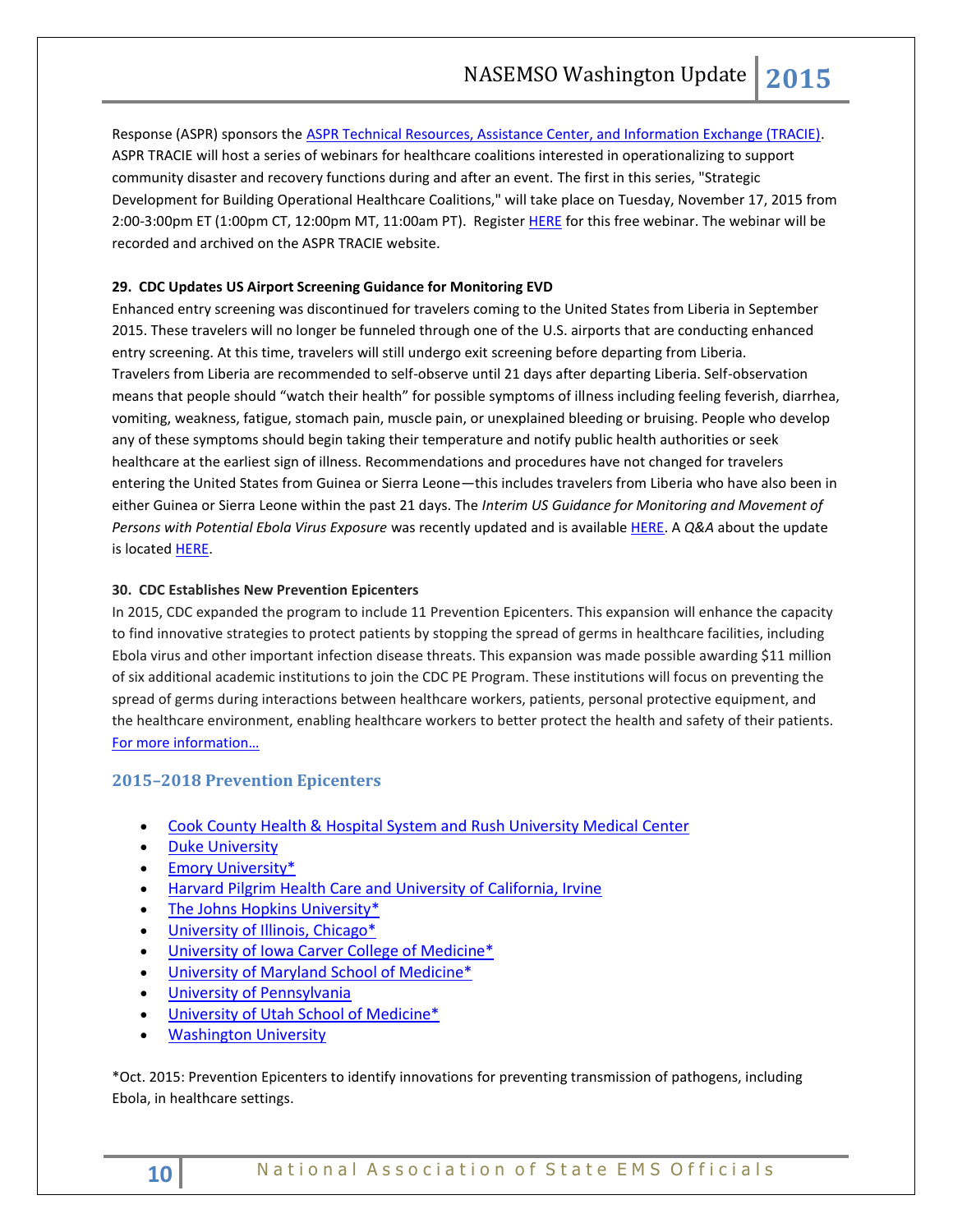## **31. FEMA Releases 2nd Edition of National Preparedness Goal**

FEMA and its partners have released the 2015 National Preparedness Goal. The National Preparedness Goal sets the vision for preparedness nationwide and identifies the core capabilities necessary to achieve that vision across the five mission areas: Prevention, Protection, Mitigation, Response and Recovery. The 2015 National Preparedness Goal represents a refresh from the 2011 version and incorporates critical updates identified through real world events, lessons learned, and continuing implementation of the National Preparedness System. In working towards development of the refreshed National Preparedness Goal, FEMA and its whole community partners focused on assessing the existing content, to include the core capabilities. Resulting updates to the core capabilities include changes to select titles and definitions and the addition of one new core capability – Fire Management and Suppression. Changes made to the core capabilities will be reflected in the ongoing refresh efforts of the National Planning Frameworks and Federal Interagency Operational Plans for each of the mission areas. For a copy of the document go to: [http://www.fema.gov/national-preparedness-goal.](http://links.govdelivery.com/track?type=click&enid=ZWFzPTEmbWFpbGluZ2lkPTIwMTUxMDAyLjQ5NzkyMjYxJm1lc3NhZ2VpZD1NREItUFJELUJVTC0yMDE1MTAwMi40OTc5MjI2MSZkYXRhYmFzZWlkPTEwMDEmc2VyaWFsPTE3NTY2MDM5JmVtYWlsaWQ9cm9iaW5zb25AbmFzZW1zby5vcmcmdXNlcmlkPXJvYmluc29uQG5hc2Vtc28ub3JnJmZsPSZleHRyYT1NdWx0aXZhcmlhdGVJZD0mJiY=&&&100&&&http://www.fema.gov/national-preparedness-goal) Questions can be directed to FEMA at: [PPD8-NationalPreparedness@fema.dhs.gov.](mailto:PPD8-NationalPreparedness@fema.dhs.gov)

#### **32. THR Releases Independent Ebola Report**

Texas Health Resources recently announced the findings of an independent panel that reviewed the treatment of the first patient diagnosed with Ebola Virus Disease in the United States and two health care workers who contracted the disease during his treatment. Based on the findings in the panel's report, Texas Health has implemented national best practices that embrace team strategies and tools to enhance performance and safety. The emergency department also has been reorganized into team-based pods of care, and an integrated physiciannurse chain of command for problem solving has been implemented. For more information...

## **33. FEMA Seeks Comments on Draft Preliminary Damage Assessment Manual**

FEMA seeks comments from state, local, tribal, and territorial emergency management practitioners on the draft FEMA Damage Assessment Operating Manual. The manual establishes national damage assessment standards developed from historic lessons learned and best-practices already in use by federal, state, local, tribal, and territorial, emergency management agencies. The FEMA Damage Assessment Operating Manual is built using a framework that encourages local information collection, state, tribal or territorial verification, and federal validation. This document better highlights and provides guidance to state, local, tribal, and territorial governments on their role in the assessment. This version of the PDA manual also clarifies the types of damage that will qualify under the descriptors of destroyed, major damage, minor damage, or affected. The draft manual and comment matrix is [posted in the FEMA library.](http://www.fema.gov/media-library/assets/documents/109040) Comments should be added into the comment matrix and submitted to Mr. Ryan Buras, Senior Program Advisor, Public Assistance, Recovery Directorate, by 11:59 p.m. ET on November 14, 2015. FEMA asks that comments on the manual be sent either by email to [PDAmanual@fema.dhs.gov](mailto:PDAmanual@fema.dhs.gov) or by mail with a November 14 postmark to Mr. Ryan Buras, Senior Program Advisor, Public Assistance, Recovery Directorate, FEMA, 500 C Street, SW, Mail Stop 3163, Washington, DC 20472.

## <span id="page-10-0"></span>**34. DHS Offers Catalog of IED Training Resources**

The DHS Office for Bombing Prevention, in collaboration with the Federal Interagency Joint Program Office for Countering Improvised Explosive Devices (IED), just released the Catalog of Federally Sponsored Counter-IED Training and Education Resources for State, Local, Tribal, & Territorial Partners. The Catalog identifies IED preparedness training and education resources that are provided directly by the Federal Government, or that are Federally sponsored but delivered through a partner organization, such as the National Domestic Preparedness Consortium. Courses listed in each catalog are grouped by course level - awareness, performance, or managementlevels. For each course listed, the Catalogs provide a brief description of the course, the intended audience,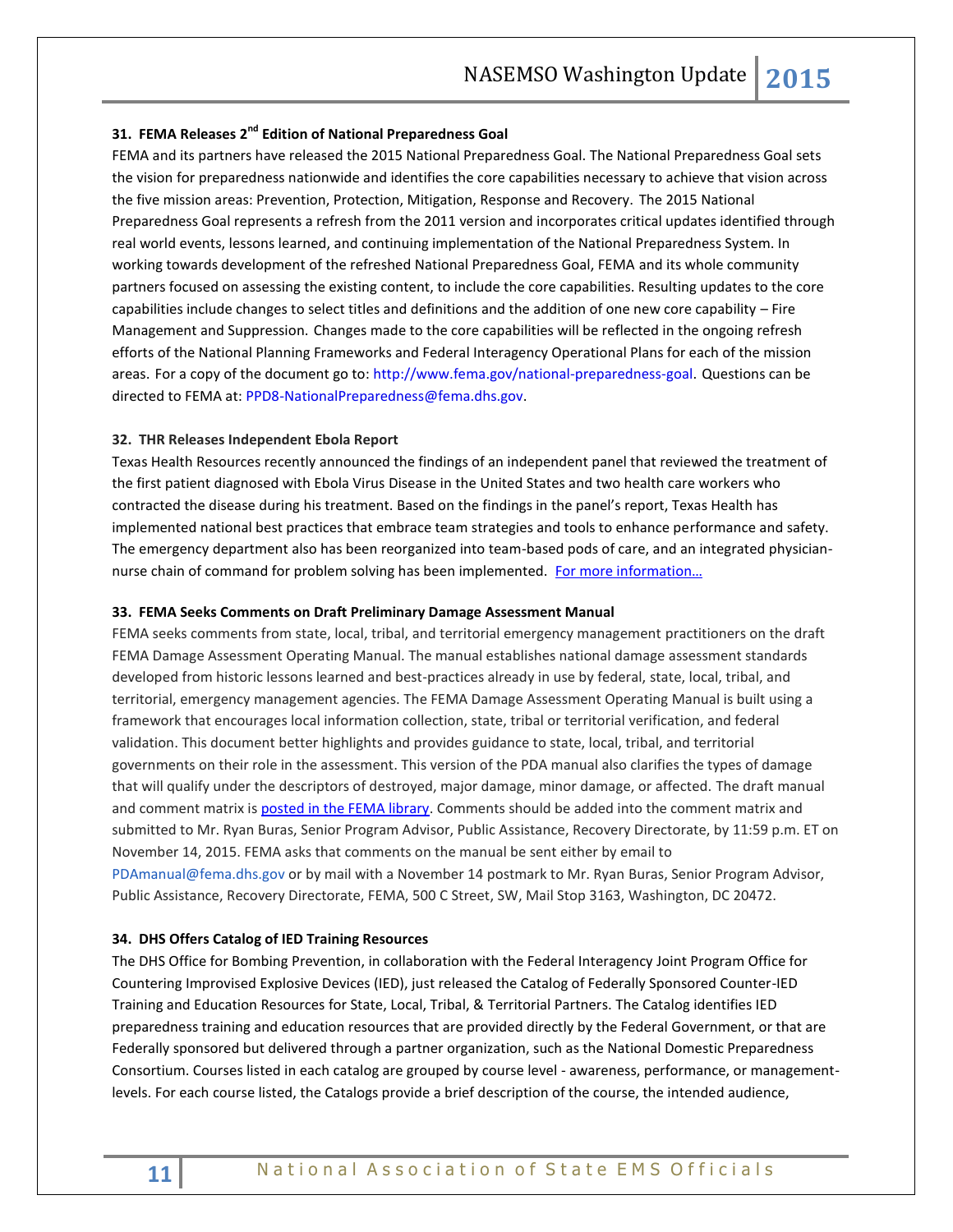delivery mechanism, course length, and information about how to request or schedule the course. These resources may also be listed in other catalogs maintained by individual Federal agencies or partner organizations. If you have any questions or comments regarding the Catalog, please contact the DHS Office for Bombing Prevention at [DHSOBPCIEDPMO@hq.dhs.gov](mailto:DHSOBPCIEDPMO@hq.dhs.gov)

## **35. DHS Highlights Best Practices to Prevent FR Impersonation**

First responders provide the first line of defense for nearly all critical infrastructure sectors and the general public during natural disasters and other physical emergencies. However, malicious actors, both international and domestic, seeking to exploit the public trust first responders have earned, have sought to impersonate first responders in order to do harm to the American people, exploit site vulnerabilities, or destroy critical infrastructure. Malicious actions include the acquisition of authentic or fraudulent uniforms, equipment, vehicles, and other items that may be associated with law enforcement, fire, and emergency services personnel. Therefore, it is imperative emergency services organizations maintain an awareness of the current threat environment and continue to remain vigilant. The Department of Homeland Security (DHS) now offers a Fact Sheet to improve awareness on this important issue. Download the document...

## **HIGHWAY SAFETY**

## **36. National Center Launches Website and First Training**

The National Center for Rural Road Safety (Safety Center) has launched a new website which offers a variety of resources for transportation professionals working to make travel safer on our nation's rural roads. Visitors can use the website to sign up for the Safety Center's first training (November 3 from 9:00 am – 10:30 am MST) or join the distribution list for newsletters and updates. The website is designed to put the latest information on critical road safety issues all in one easily accessible place. The Safety Center is funded by the Federal Highway Administration's (FHWA) Office of Safety. For more information...

## **37. GAO Suggests Improving Communications with States on Vehicle Safety Inspections**

In 2013, an estimated 5.7-million vehicle crashes resulted in approximately 32,700 fatalities and over 2.3-million injuries. One of the National Highway Traffic Safety Administration's (NHTSA) guidelines to help states optimize the effectiveness of highway safety programs recommends that each state have a program to periodically inspect all registered vehicles to reduce the number of vehicles with conditions that may contribute to crashes or increase the severity of crashes. The Government Accountability Office (GAO) was asked to review these state programs and NHTSA's assistance to states. This report assesses: 1) what is known about the safety benefits and costs of operating state vehicle safety inspection programs, 2) challenges that states have faced in operating these programs, and 3) actions NHTSA could take to assist states with these programs. GAO analyzed NHTSA 2009—2013 data and state data for crash trends related to vehicle component failure; reviewed studies that analyzed relationships between safety inspections and outcomes; and interviewed officials in 15 states that have inspection programs. GAO also interviewed officials in 5 states that eliminated their programs since 1990, NHTSA officials, and representatives from safety groups and automotive industry groups. For more information...

## **38. RESCUME – Policy Considerations for Connected Vehicles and EMS**

The Intelligent Transportation Systems Program's role within the US Department of Transportation (DOT) is to facilitate high-risk/high-reward research in cooperation with industry and academia to meet transportation needs. The Office of the Assistant Secretary for Research and Technology has released a technical report that is part of DOT's research into new technologies supporting emergence of an intelligent and connected vehicle environment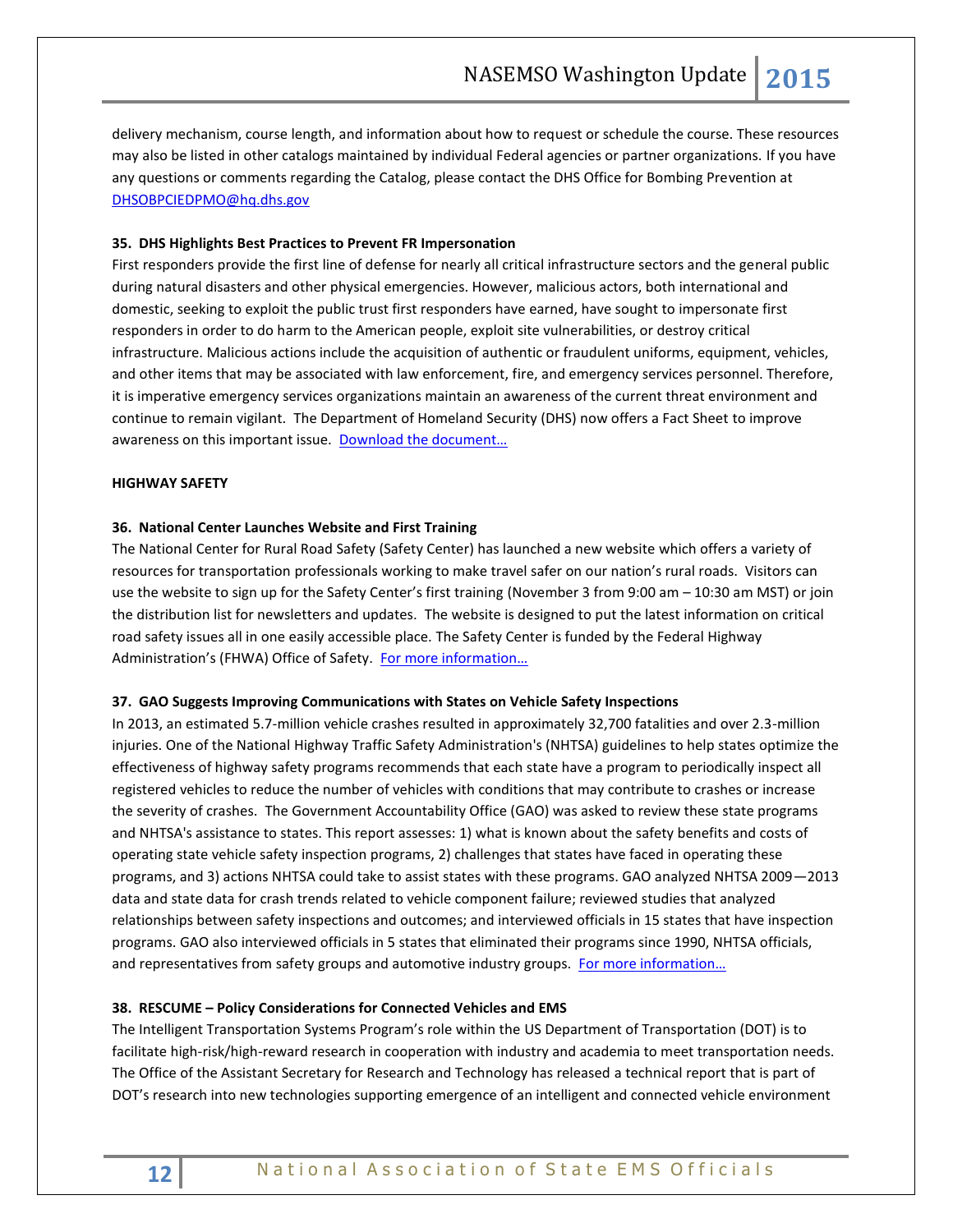to provide first-responders, emergency management centers, and road crews enhanced information for responding to incidents and emergencies. An overview of policy considerations related to *Response, Emergency Staging and Communications Uniform Management and Evacuation (RESCUME)* is now available. [For more](http://ntl.bts.gov/lib/55000/55300/55305/FHWA-JPO-14-137_v1.pdf)  [information…](http://ntl.bts.gov/lib/55000/55300/55305/FHWA-JPO-14-137_v1.pdf)

In related news, a new report from the Government Accountability Office (GAO) suggests that cutting edge ITS technologies are emerging but the DOT's ability to test them is limited by a range of factors. *Intelligent Transportation Systems Vehicle to Infrastructure Technologies to Offer Benefits but Deployment Challenges Exist*, GAO 15-775 is now available. For more information...

## <span id="page-12-0"></span>**MEDICAL DIRECTION**

## **39. Drugmaker Initiates Voluntary Epinephrine Recall**

Sanofi US is voluntarily recalling all Auvi-Q® (epinephrine injection, USP). The recall involves all Auvi-Q currently on the market and includes both the 0.15 mg and 0.3 mg strengths for hospitals, retailers and consumers. This includes lot number 2299596 through 3037230, which expire March 2016 through December 2016. The products have been found to potentially have inaccurate dosage delivery. Sanofi US is notifying its distributors and customers who include doctors, pharmacies, wholesalers and other customers in the supply chain by letter, fax, email and phone calls and is arranging for return and reimbursement of all recalled products. This recall is being conducted with the knowledge of the U.S. Food and Drug Administration. For more information...

## **40. FDA Approves First Reversal Agent for Pradaxa**

The U.S. Food and Drug Administration (FDA) has granted accelerated approval to Praxbind (idarucizumab) for use in patients who are taking the anticoagulant Pradaxa (dabigatran) during emergency situations when there is a need to reverse Pradaxa's blood-thinning effects. The FDA approved Pradaxa in 2010 to prevent stroke and systemic blood clots in patients with atrial fibrillation, as well as for the treatment and prevention of deep venous thrombosis and pulmonary embolism. Praxbind is the first reversal agent approved specifically for Pradaxa and works by binding to the drug compound to neutralize its effect. For more information...

## <span id="page-12-1"></span>**PEDIATRIC EMERGENCY CARE**

## **41.** *Annals* **Highlights Incidence of Epi-Pen Injuries in Kids**

Epinephrine autoinjectors have caused lacerations and embedded-needle injuries in children, although the adverse events are likely rare, according to a series of cases reported in the Annals of Emergency Medicine. Via email discussion lists and social media, researchers identified 22 cases of lacerations and embedded needles when children were administered epinephrine auto-injectors for anaphylaxis (all were Epi-Pens). Authors suggest that minimizing needle injection time, improving device design, and providing instructions to immobilize the leg before use may decrease the risk of these injuries. The publisher is providing [free access to the full article.](http://www.annemergmed.com/article/S0196-0644%2815%2900588-0/pdf)

## **42. New Study Says Hospital Readmissions of Children May Be Underestimated**

Failure to track hospital readmissions to different hospitals can underestimate readmissions of children by as much as 13.9 percent, according to a new study in the journal JAMA Pediatrics. Hospital readmission rates are a common measure of hospital quality. Same-hospital readmission rates (SHRs) are most commonly tracked and reported. Hospitals usually lack data on different-hospital readmissions (DHRs) – that is, whether their patients are readmitted within a specific timeframe to a different hospital. In this AHRQ-funded study, researchers sought to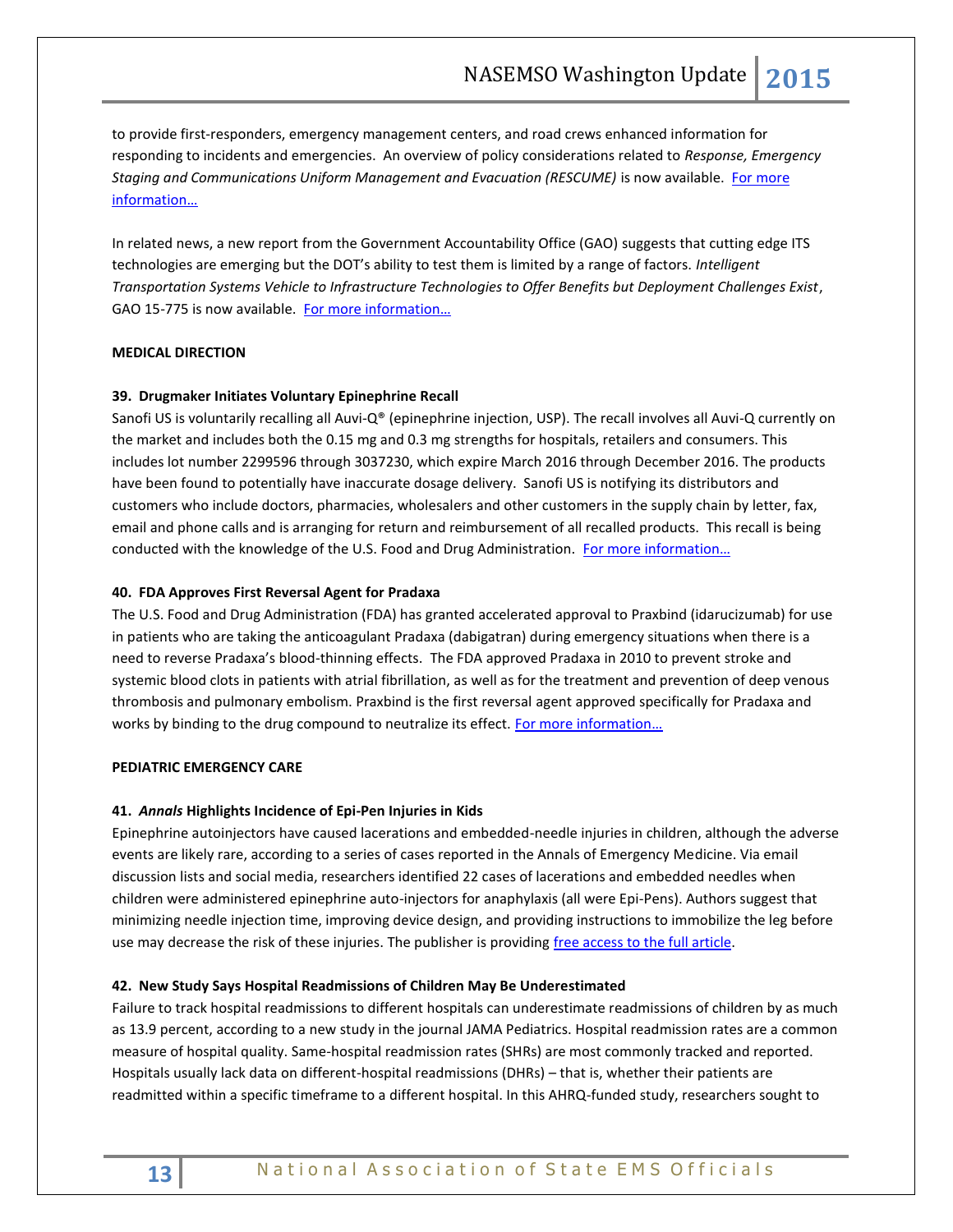determine the rate of 30-day pediatric DHRs. They analyzed 701,263 pediatric discharges from 177 acute-care hospitals in New York over a five-year period to identify an SHR rate, a DHR rate and an all-hospital readmission rate. The researchers concluded that DHRs, which constituted 13.9 percent of all readmissions in the study, affect all-hospital readmission rates and make SHRs an incomplete measure of readmissions and thus of quality. The abstract, "Same-Hospital Readmission Rates as a Measure of Pediatric Quality of Care," is available [here.](http://www.ncbi.nlm.nih.gov/pubmed/26237469)

## **43. Florida Circuit Court Rules in Favor of Firearm Owners Privacy Act**

While medical groups have been encouraging their members to counsel parents about gun safety, the 11th Circuit Court of Appeals ruled in *[Wollschlaeger v. Governor of Florida](http://media.ca11.uscourts.gov/opinions/pub/files/201214009.reh.pdf)* that Florida's 2011 Firearm Owners Privacy Act (FOPA) is constitutional. FOPA inhibits licensed HCWs fro[m raising, recording and discussing](http://www.leg.state.fl.us/Statutes/index.cfm?App_mode=Display_Statute&Search_String=&URL=0700-0799/0790/Sections/0790.338.html) gun-related safety and health risks with patients. [As noted by the court,](http://media.ca11.uscourts.gov/opinions/pub/files/201214009.reh.pdf) the Act was passed based on anecdotal accounts of doctors allegedly discriminating against patients for failing to answer gun-related questions or refusing to follow recommendations on gun safety.

## <span id="page-13-0"></span>**TRAUMA**

## **44. NIH Research Links Protein to TBI**

A protein previously linked to acute symptoms following a traumatic brain injury (TBI), may also be responsible for long-term complications that can result from TBI, according to research from the National Institute of Nursing Research (NINR), a component of the National Institutes of Health. Using an ultra-sensitive technology, researchers were able to measure levels of the protein, tau, in the blood months and years after individuals (in this case, military personnel) had experienced TBI. They found that these elevated levels of tau — a protein known to have a role in the development of Alzheimer's disease and Parkinson's disease — are associated with chronic neurological symptoms, including post-concussive disorder (PCD), during which an individual has symptoms such as headache and dizziness in the weeks and months after injury. These chronic neurological symptoms have been linked to chronic traumatic encephalopathy (CTE) — progressive brain degeneration that leads to dementia following repetitive TBIs — independent of other factors such as depression and post-traumatic stress disorder (PTSD). (The study Olivera et al. Peripheral Total Tau in Military Personnel Who Sustain Traumatic Brain Injuries During Deployment *JAMA Neurol.* 2015;72(10):1109-1116 appears in the current issue of JAMA Neurology at [http://archneur.jamanetwork.com/article.aspx?articleid=2398918&resultClick=3\)](http://archneur.jamanetwork.com/article.aspx?articleid=2398918&resultClick=3)

## **45. NPHL Invites Participants to Webinar on Motorcycle Helmet Laws**

Motorcycle helmets are one of the most important pieces of safety equipment for motorcyclists. Helmets can help reduce the severity of head injuries and even the likelihood of death. According to the Insurance Institute for Highway Safety, a total of 4,381 motorcyclists died in crashes in 2013. Currently, 19 states and the District of Columbia have laws requiring all motorcyclists to wear a helmet, 28 states have partial helmet laws that require helmet use by young riders, and three states have no helmet law. This webinar, offered by the Network for Public Health Law, will provide an overview of states' motorcycle helmet laws, discuss the recent "Rider's Choice" legislation in New Mexico, and examine the impact of helmet laws on injury and mortality rates across the country. The webinar will be held on Thursday, November 19 from 1-2:30 pm ET. [For more information…](https://networkforphl.webex.com/mw3000/mywebex/default.do?nomenu=true&siteurl=networkforphl&service=6&rnd=0.8222515511698426&main_url=https%3A%2F%2Fnetworkforphl.webex.com%2Fec3000%2Feventcenter%2Fevent%2FeventAction.do%3FtheAction%3Ddetail%26confViewID%3D1754183670%26%26EMK%3D4832534b00000002797cce4ed49a6dd09868a17a9c133c414e91dffec9d8db4973e6c5c9cfb69be6%26%26encryptTicket%3DSDJTSwAAAAK80xhHivYspm-FaccWTuHry1_GTr6VV1Q4slF9Tw2peA2%26%26siteurl%3Dnetworkforphl)

#### <span id="page-13-1"></span>**FEDERAL PARTNERS**

**46. White House Outlines New Efforts to Combat Prescription Drug Abuse and Heroin Epidemic**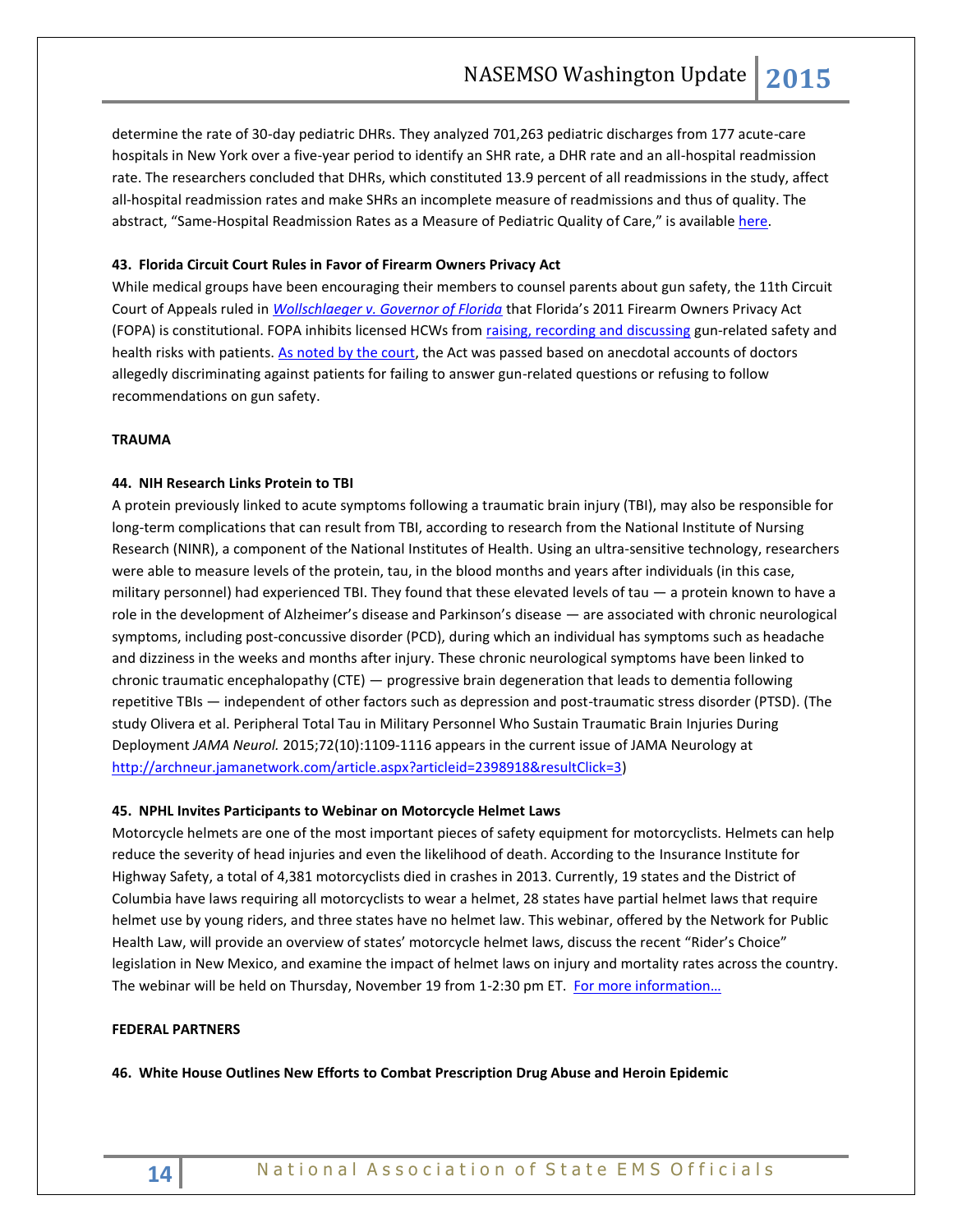The White House has announced federal, state, local and private sector efforts aimed at addressing the prescription drug abuse and heroin epidemic. These include commitments by more than 40 provider groups – representing doctors, dentists, advanced practice registered nurses, physician assistants, physical therapists and educators -- that more than 540,000 health care providers will complete opioid prescriber training in the next two years. In addition, CBS, ABC, the New York Times, Google, the National Basketball Association, Major League Baseball and other companies will donate millions of dollars in media space for PSAs about the risks of prescription drug misuse produced by the Partnership for Drug-Free Kids. To improve access to treatment for prescription drug abuse and heroin use, a recent Presidential Memorandum directs Federal Departments and Agencies that directly provide, contract to provide, reimburse for, or otherwise facilitate access to health benefits, to conduct a review to identify barriers to medication-assisted treatment for opioid use disorders and develop action plans to address these barriers. The President pledged \$8.5 million from the Prevention and Public Health Fund to allow the Centers for Disease Control and Prevention (CDC) to develop of tools and resources to help inform prescribers about appropriate opioid prescribing; track data on prescribing trends; research, develop, and evaluate clinical quality improvement measures and programs on opioid prescribing; and improve public understanding of the risks and benefits of opioid use. For more information...

In related news, the Department of Health and Human Services (HHS) has announced plans to expand access to medication-assisted treatment (MAT) by revising the regulations related to the prescribing of buprenorphine to treat opioid dependence and \$1.8 million in awards to rural communities to expand access to naloxone – a drug that reverses an opioid overdose. MAT is a comprehensive way to address the needs of individuals that combines the use of medication with counseling and behavioral therapies to treat substance use disorders. Existing evidence shows that this lifesaving, evidence-based treatment is under-utilized.

## **47. CDC Offers Draft Guidelines for Prescribing Opioids for Chronic Pain**

The Centers for Disease Control and Prevention (CDC) is publishing new guidelines for prescribing opioids for chronic pain. The purpose of the CDC guideline is to provide recommendations for the prescribing of opioid pain medication for patients 18 and older in primary care settings. Recommendations focus on the use of opioids in treating chronic pain (i.e., pain lasting longer than 3 months or past the time of normal tissue healing) outside endof-life care. A "pre-decisional" draft of the guidelines was openly criticized by pain patients and various pain management organizations as lacking of input by stakeholders. The CDC maintains the effort has followed the Grading of Recommendations Assessment, Development, and Evaluation (GRADE) method to guideline development and has indicated it is consulting a stakeholders group and will submit the guidelines to a peer review panel before releasing a final version in January 2016. For more information...

## **48. NIOSH Offers Free Online Training on Long Work Hours**

The National Institute for Occupational Safety and Health (NIOSH) offers free online training intended to address shift work and long hours:

- [NIOSH Training for Nurses on Shift Work and Long Work Hours \[DHHS \(NIOSH\) Publication No. 2015-115\]](http://www.cdc.gov/niosh/docs/2015-115/)
- [Interim NIOSH Training for Emergency Responders: Reducing Risks Associated with Long Work Hours](http://www.cdc.gov/niosh/emres/longhourstraining/)

## **49. CMS Offers Free Online Training on Infection Control Measures**

The **"Infection Control: Environmental Safety"** Web-Based Training Course (WBT) was released and is now available. This WBT is designed to provide education on proper cleaning practices in health care facilities. It includes information on the categories of environmental surfaces and turnover cleaning versus terminal cleaning. Continuing education credits are available to learners who successfully complete this course. See course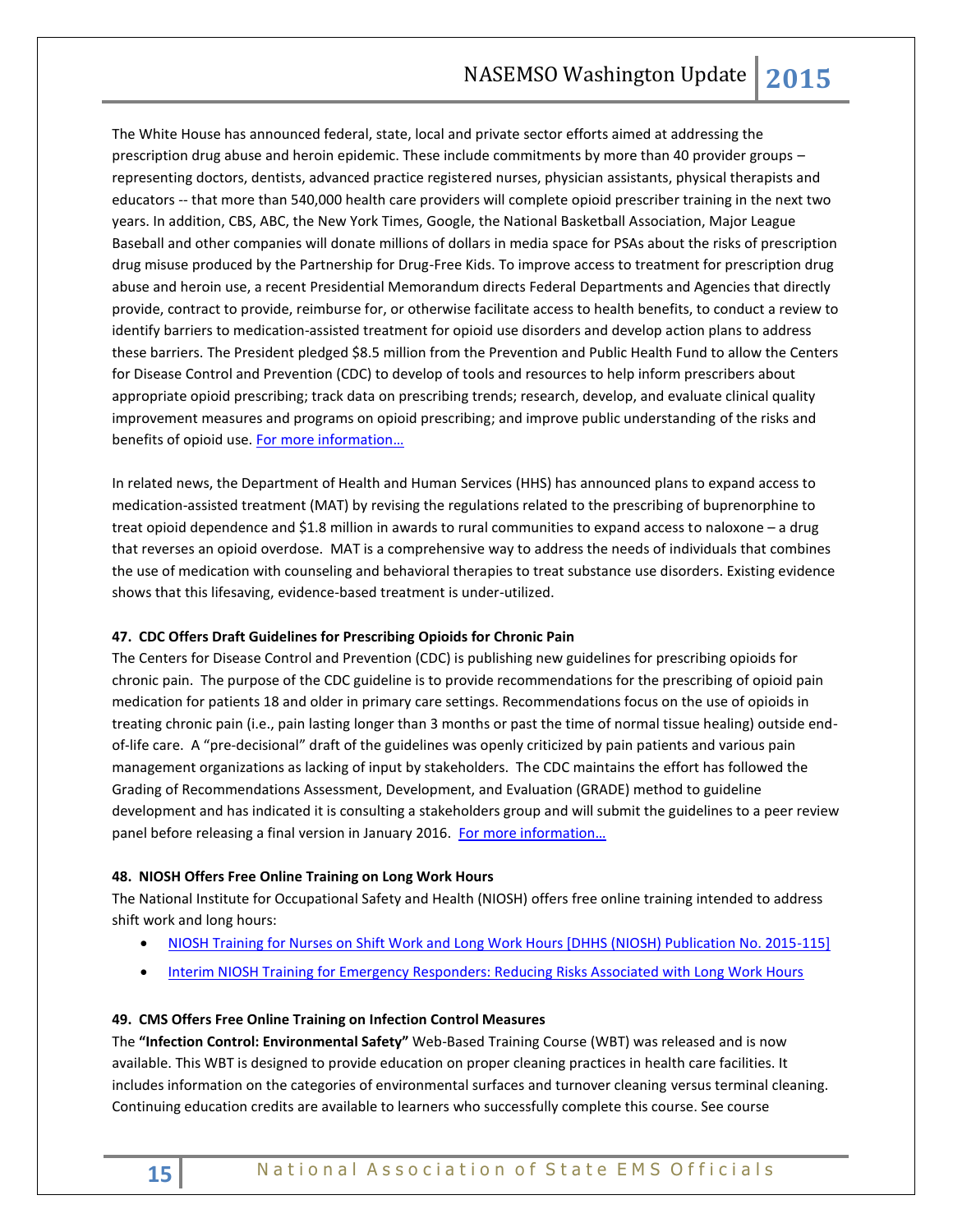description for more information. To access the WBT, go t[o Medicare Learning Network Products,](http://www.cms.gov/MLNProducts) scroll to the bottom of the web page, under "Related Links," and click on "Web-Based Training Courses."

The **"Infection Control: Injection Safety"** Web-Based Training Course (WBT) was released and is now available. This WBT is designed to provide education on proper injection practices in health care facilities. It includes information on safe injection practices and single-dose/single-use versus multi-dose medications. Continuing education credits are available to learners who successfully complete this course. See course description for more information. To access the WBT, go t[o Medicare Learning Network Products,](http://www.cms.gov/MLNProducts) scroll to the bottom of the web page, under "Related Links," and click on "Web-Based Training Courses."

## **50. FDA Warns of Drug Degradation When Stored in Certain BD Syringes**

FDA is expanding its alert regarding compounded or repackaged drugs stored in Becton-Dickinson (BD) general use syringes to include certain additional syringe sizes including 1mL, 10mL, 20mL and 30mL BD syringes, and BD oral syringes. The FDA's original alert applied to compounded or repackaged drugs that have been stored in 3 mL and 5mL BD syringes. This expansion of the alert to additional sizes of syringes is based on BD reports that an interaction with the rubber stopper in certain lots of these syringes can cause some drugs stored in these syringes to lose potency if filled and not used immediately. BD reports that the following drugs in particular can be affected by the stoppers, but we do not know whether other drugs can be affected: fentanyl, rocuronium, neostigmine, morphine, midazolam, methadone, atropine, hydromorphone, cisatracurium, and remifentanyl. BD has created a [webpage](http://www1.bd.com/alerts-notices/) to assist customers in determining if their lots are affected.

## **51. GAO Recommends Additional State Reporting to Address Prescription Drug Fraud**

A new Government Accountability Office (GAO) report recommends that the Centers for Medicare & Medicaid Services (CMS) require states to report on two controls that are not currently included in CMS's reporting requirements: lock-in programs for abusers of non-controlled substances, and prohibitions on automatic refills. Currently, lock-in programs address doctor shopping by restricting beneficiaries who have abused the Medicaid program to only receiving controlled substance prescriptions from a single provider and pharmacy. A lock-in program for those with non-controlled substance prescriptions could also help address potential fraud and abuse. However, CMS does not currently collect information about lock-in programs for non-controlled substances. Similarly, CMS does not collect data on automatic refill prohibitions, even though such data could reduce the potential for medication stockpiling, continued fill of discontinued medications, and waste of prescription medications. According to the report, requiring states to report on these controls could help CMS oversee prescription drug fraud, and CMS has stated that it will consider the GAO's recommendations. For more [information…](http://www.gao.gov/assets/680/671241.pdf)

## **52. DEA Summarizes Trends in Heroin Use**

The Drug Enforcement Agency (DEA) has made available the results of a recent survey on the incidence of illicit drug use in the US noting that "The threat posed by heroin in the United States is serious and has increased since 2007. Heroin is available in larger quantities, used by a larger number of people, and is causing an increasing number of overdose deaths. In 2013, 8,620 Americans died from heroin-related overdoses, nearly triple the number in 2010. Increased demand for, and use of, heroin is being driven by both increasing availability of heroin in the U.S. market and by some controlled prescription drug (CPD) abusers using heroin. CPD abusers who begin using heroin do so chiefly because of price differences, but also because of availability, and the reformulation of OxyContin®, a commonly abused prescription opioid." Heroin overdose deaths are increasing in many cities and counties across the United States, particularly in the Northeast area [the Mid-Atlantic, New England, and New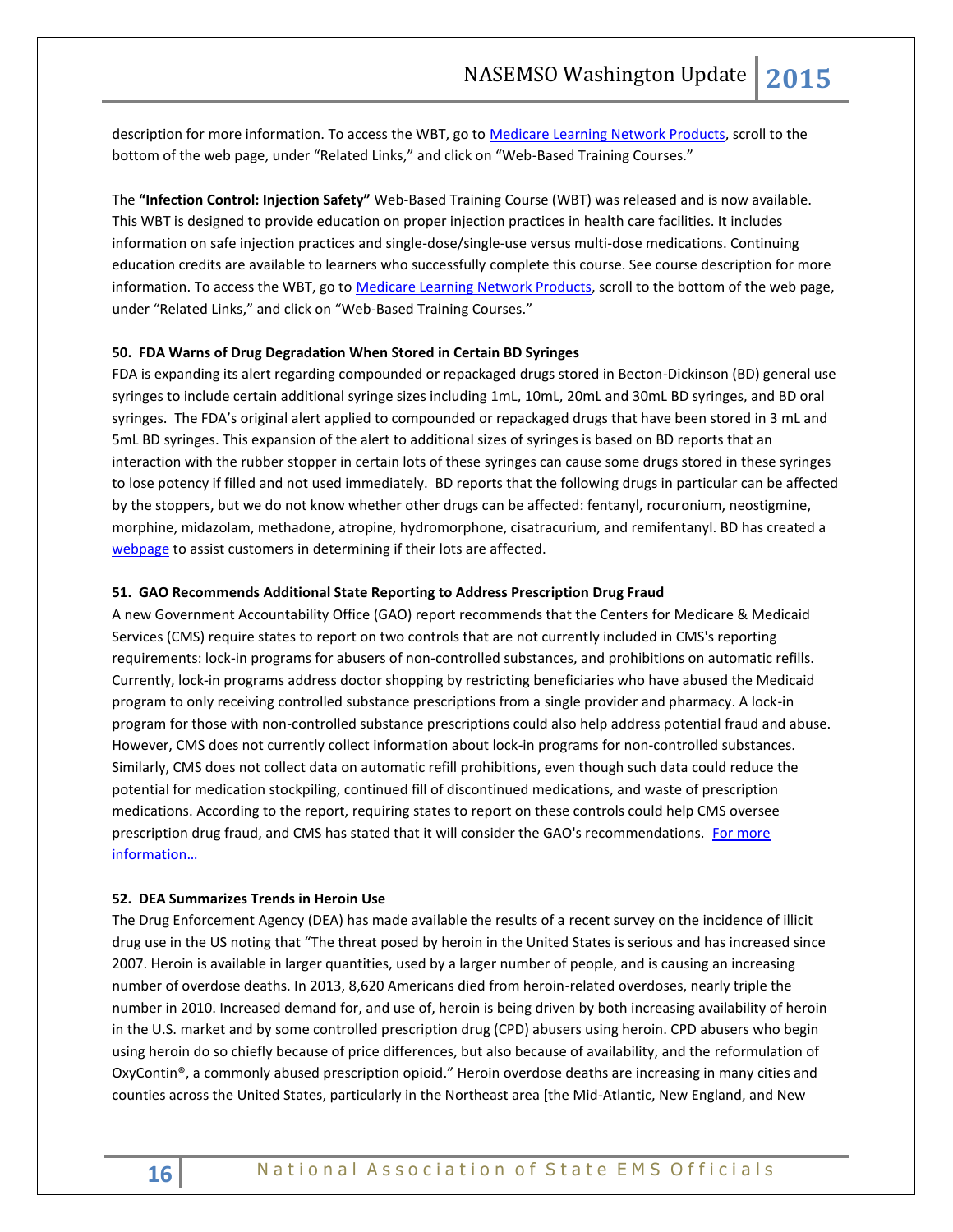York/New Jersey Organized Crime Drug Enforcement Task Force (OCDETF) Regions] as well as areas of the Midwest. Read more in the 2015 National Heroin Threat Assessment Summary DEA-DCT-DIR-039-15, available [here.](http://www.dea.gov/divisions/hq/2015/hq052215_National_Heroin_Threat_Assessment_Summary.pdf)

## **53. AHRQ Focuses on Connecting Frequent Users to Community-Based Services to Reduce 911 Calls**

A recent issue of the Agency for Healthcare Research and Quality's Health Care Innovations Exchange features three programs that reduced emergency department use by providing access to community-based services for frequent 911 callers and at-risk individuals. One of the profiles describes the Michigan Pathways to Better Health program, in which a community health worker partners with local emergency service providers to identify and refer at-risk individuals to community-based care. Key elements of the program include education of emergency service providers about Michigan Pathways to Better Health and those who might benefit from it, steps to make referrals to the program as easy as possible and financial support to cover a portion of the additional costs involved. The partnerships have enhanced access to needed community-based services, leading to less reliance on emergency care among frequent 911 callers. For more information...

## **54. New Patient Safety Primer on High Reliability**

Organizations that operate in complex, high-hazard domains for extended periods without serious accidents or catastrophic failures are known as high reliability organizations. The concept of high reliability is attractive in health care due to the complexity of operations and the risk of significant and even potentially catastrophic consequences when failures occur. A new [Patient Safety Primer on High Reliability](https://psnet.ahrq.gov/primers/primer/31) posted on AHRQ Patient Safety Network (PSNet) takes a deeper look into what makes a high reliability organization. The primer provides a detailed overview of the different characteristics that make up high reliability organizations. For example, such organizations use systems thinking to evaluate and design for safety but are keenly aware that safety is an emergent, rather than a static, property. Another example is that high reliability organizations work to create an environment in which potential problems are anticipated, detected early, and virtually always responded to quickly enough to prevent catastrophic consequences.

## **55. FDA Offers Industry Guidance on Physical Attributes of Generic Medications**

The Food and Drug Administration (FDA) has issued guidance encouraging the pharmaceutical industry to adopt consistency measures in the size, shape, and other physical attributes of generic tablets and capsules to brand name products. Although the guidance is not binding on FDA or the public, the Agency's current thinking is based on published literature regarding patient experiences swallowing tablets and capsules and Agency experience with new drug applications (NDA) and abbreviated new drug applications (ANDA) submitted for oral tablets and capsules. For more information...

## **56. USPSTF Guidelines Address HBP Screening in Ambulatory Settings**

The U.S. Preventive Services Task Force recommends ambulatory blood pressure monitoring as the reference standard for confirming a diagnosis of hypertension. The group published its grade A recommendations on blood pressure screening in the Annals of Internal Medicine. The guidelines also include the following:

- Home blood pressure monitoring is a reasonable alternative when ambulatory monitoring is not a viable option.
- Annual blood pressure screening is recommended in adults ages 40 years and older and in those with hypertension risk factors (e.g., high normal blood pressure [130-139/85-89 mm Hg], overweight or obese, African American). Adults under age 40 with normal blood pressure and no other risk factors can be screened every 3 to 5 years.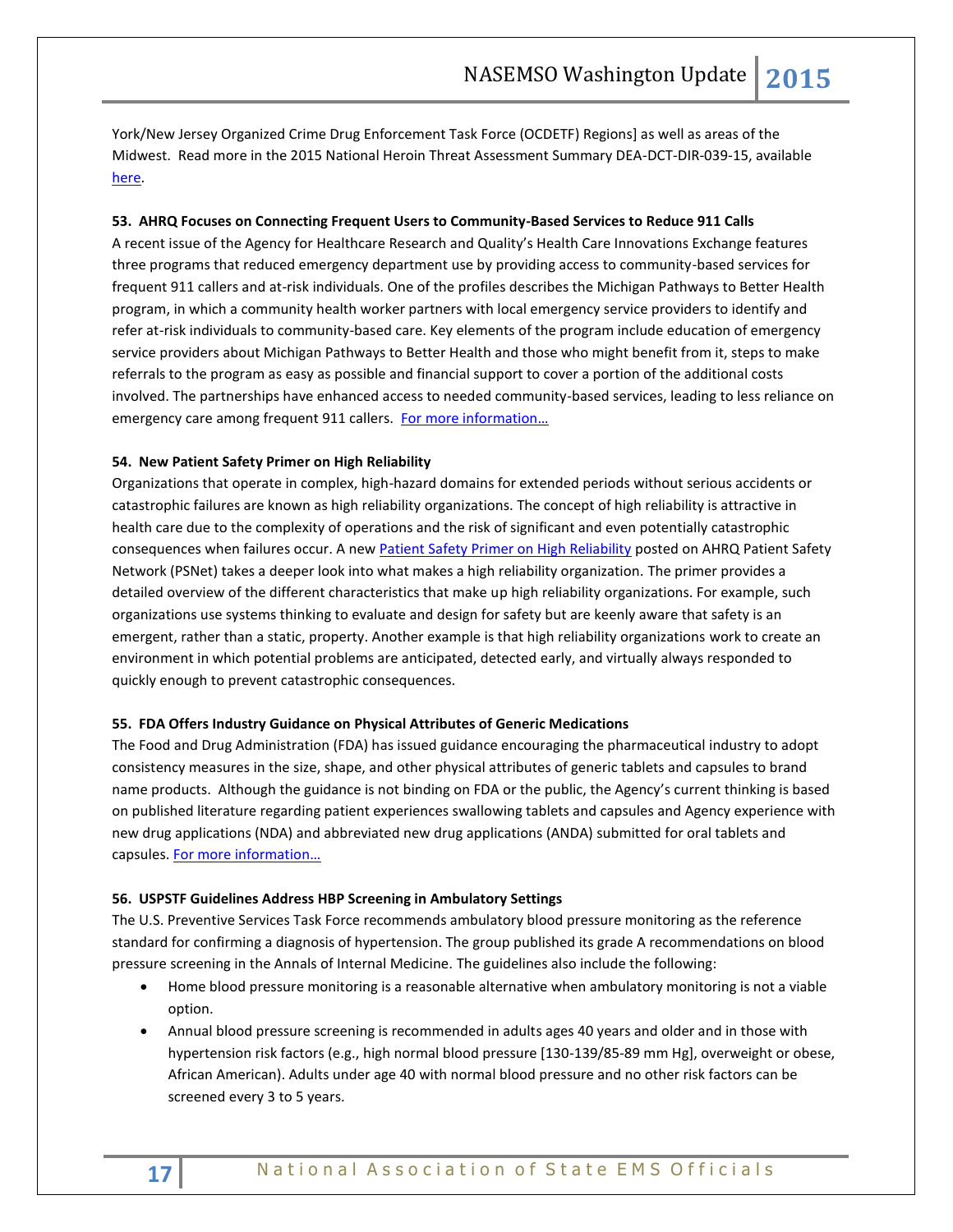Non-black patients should begin treatment with a thiazide, calcium-channel blocker, angiotensinconverting enzyme inhibitor, or angiotensin-receptor blocker. Black patients should begin with either a thiazide or calcium-channel blocker.

## [For more information…](http://annals.org/article.aspx?articleid=2456129)

## **57. NIH: Health Care Costs for Dementia Outpaces Any Other Disease**

In the last five years of life, total health care spending for people with dementia was more than a quarter-million dollars per person, some 57 percent greater than costs associated with death from other diseases, including cancer and heart disease. The new analysis, appearing in the Oct. 27, 2015, online issue of the *Annals of Internal Medicine,* estimates that total health care spending was \$287,000 for those with probable dementia and \$183,000 for other Medicare beneficiaries in the study. Researchers calculated costs from Medicare, Medicaid, private insurance, out-of-pocket, and informal care over the last five years of life. Specific categories of spending included insurance, hospital, physician, medication, nursing home, hired helpers, in-home medical care and other expenses. The investigators also measured out-of-pocket spending as a proportion of household wealth. For families, out-ofpocket spending for those with dementia was \$61,522 compared to \$34,068 for those without dementia. Informal care costs were estimated to be \$83,022 for people with dementia vs. \$38,272 for those without dementia. In addition, out-of-pocket spending as a proportion of total household wealth five years before death was significantly higher — median of 32 percent for dementia and 11 percent for other diseases. For more [information…](http://annals.org/article.aspx?articleid=2466364)

## <span id="page-17-0"></span>**INDUSTRY NEWS**

## **58. AHA Publishes 2015 Guidelines for CPR and ECC**

The American Heart Association (AHA) has published a web site that blends the 2015 and 2010 AHA Guidelines for CPR & ECC into a new online interface. According to the AHA, the process for the 2015 International Liaison Committee on Resuscitation (ILCOR) systematic review was quite different compared to 2010. In 2015, the ILCOR task forces prioritized topics for review, selecting those where there were sufficient new science or controversy to prompt a systematic review. Once the topics were selected, reviewers used the Grading of Recommendations Assessment, Development, and Evaluation (GRADE) methodology to improve the consistency and quality of the 2015 systematic reviews. The 2015 Guidelines reflect an update of the 2010 Guidelines, addressing only those topics addressed by the evidence review or requested by the training network. [Highlights](https://eccguidelines.heart.org/index.php/circulation/cpr-ecc-guidelines-2/) of the 2015 AHA Guidelines Update for CPR and ECC are available on the new interface. The [entire update](http://circ.ahajournals.org/content/132/18_suppl_2.toc) is available in the Circulation journal.

#### **59. Health Professional Education Focus of New IOM Report**

In 2009, 20 experts from around the globe gathered to create a roadmap for transforming health professional education for advancing health. Their ideas were captured in the Lancet Commission report on health professions education for the 21st century. This report drove the establishment of the Institute of Medicine's (IOM's) Global Forum on Innovation in Health Professional Education. On April 23–24, 2015, members of the Global Forum came together at a workshop focusing on envisioning the future of health professional education in light of the Lancet Commission Report. The workshop aimed to explore the implications that shifts in health, policy, and the health care industry could have on HPE and workforce learning; to identify learning platforms that could facilitate effective knowledge transfer with improved quality and efficiency; and to discuss opportunities for building a global health workforce that understands the role of culture and health literacy in perceptions and approaches to health and disease. A new document available from the IOM summarizes the workshop. For more information...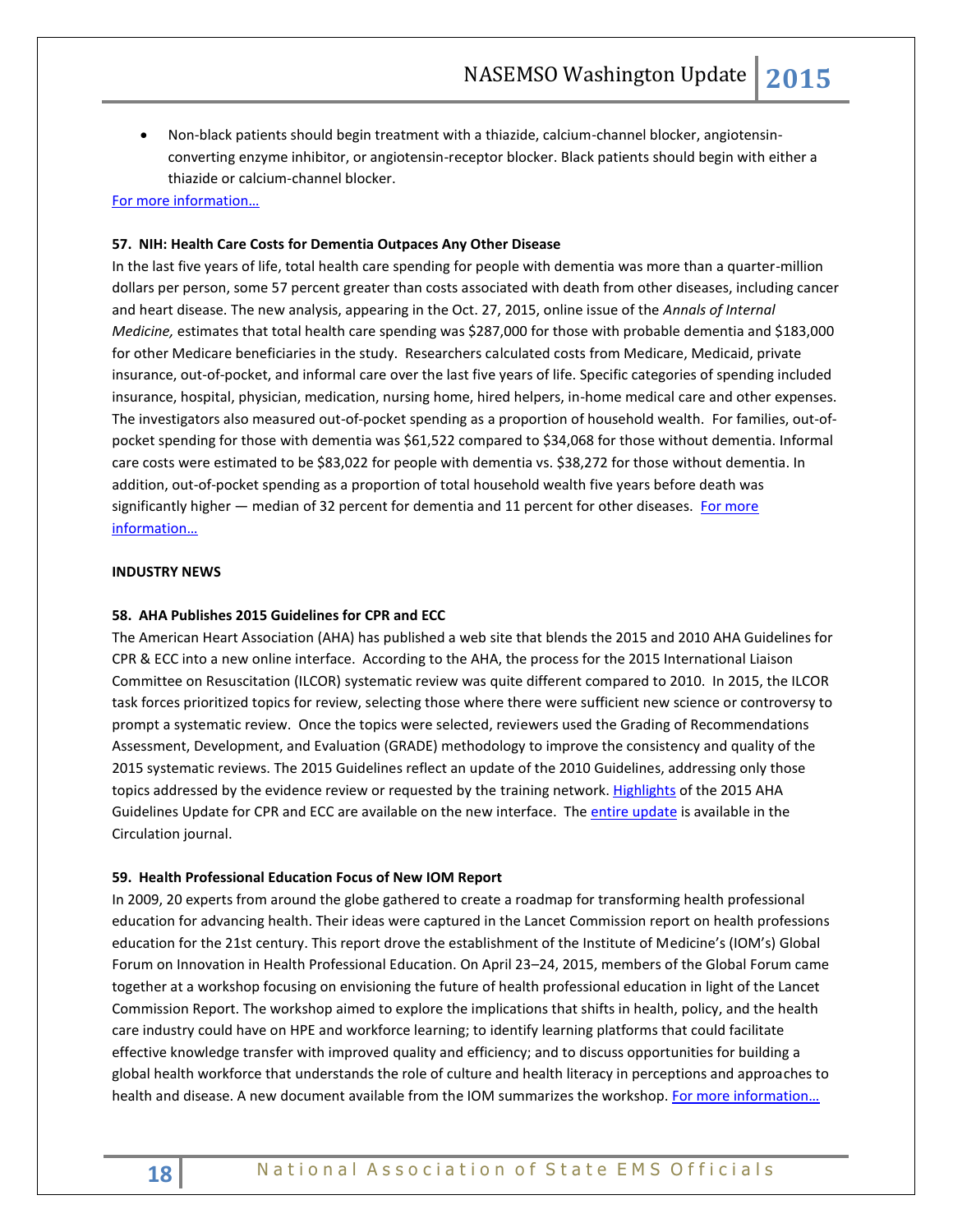## **60. Sinclair Elected NEMSAC Chairman**

John Sinclair, chief of Kittitas Valley Fire and Rescue in central Washington and the fire-based EMS representative to the National EMS Advisory Council (NEMSAC), was recently elected chairman replacing Aarron Reinert whose term had expired. Anne Montera, a newly appointed council member representing the public health sector, was elected vice chair. Montera is a public health nurse consultant in Eagle, Colorado, who has extensive experience working with EMS and helped create some of the state's earliest community paramedic programs. NEMSAC is a congressionally authorized advisory group that may make recommendations to the U.S. Department of Transportation or to FICEMS, an interagency group of representatives from ten federal agencies that work on EMSrelated issues. F[or more information…](http://www.ems.gov/NEMSAC.htm)

## **61. JEMS Invites EMS Innovator Nominations**

Do you know someone who is an innovator in EMS? EMS has changed drastically over the years, with those changes being driven from individuals looking to improve clinical or operational practice. As the leader in spreading the best knowledge in EMS practice, JEMS, with support from Physio-Control, Inc., is proud to recognize the top 10 innovators in EMS who drove the EMS practice forward in 2015. Winners will be celebrated during EMS Today 2016 and at the dedicated EMS10 Awards Dinner on February 24, 2016 in Baltimore. Winners will also be recognized in JEMS. This award is open to an individual who has contributed to EMS in an exceptional way in 2015. Nominations are accepted only for individuals who have made their contribution in the 2015 calendar year. Nominations for groups, organizations or multiple individuals are not eligible. The DEADLINE FOR NOMINATIONS IS NOVEMBER 30, 2015. [For more information…](http://www.jems.com/ems10.html?eid=316809822&bid=1193386#form)

## **62. NFPA Rejects EMS Officer Proposal**

The National Fire Protection Association (NFPA) recently reviewed a request to establish a new project on emergency medical services officer standards. After a review of all the material before it, NFPA voted to solicit public comments of the need for the project, information on resources on the subject matter and other organizations actively involved with the subject. The NASEMSO Board of Directors submitte[d comments](http://www.nasemso.org/Advocacy/Supported/index.asp) to the NFPA on the proposal and has learned that the NFPA has decided not to further pursue the project.

## **63. Help Build a National EMS Data Strategy**

Recognizing the need for EMS to have an industry-wide strategy for fully integrating data in all our activities, several organizations - NAEMT, NAEMSP, NEMSMA, AAA, and NASEMSO, have come together to better understand the extent to which data is currently being used in EMS. Our organizations have jointly developed a brief survey on the collection, use and exchange of EMS data. The results of this survey will give us a picture of the current state of EMS data, and will be used as a starting point for drafting a national EMS data strategy. Please take this brief survey: [EMS Data Survey](https://www.surveymonkey.com/r/EMSdataSurvey)

## <span id="page-18-0"></span>**INTERESTING ABSTRACTS**

64. Badiger s et al. Optimizing oxygenation and intubation conditions during awake fibre-optic intubation using high-flow nasal oxygen delivery system. Br J Anaesth 2015 Aug 7. In a prospective observational study, investigators evaluated use of high-flow humidified oxygen delivered via nasal cannula in a convenience sample of 50 adults with predicted difficult airways undergoing flexible fiberoptic intubation in the operating room. All patients were prepped and sedated in a similar fashion, oxygenated, and intubated upright. Median oxygen saturations were 98% at baseline and 100% after high-flow oxygenation. Among 13 patients with baseline saturations <97% (range, 83%–96%), all but one had a saturation of 100% after high-flow oxygenation. All patients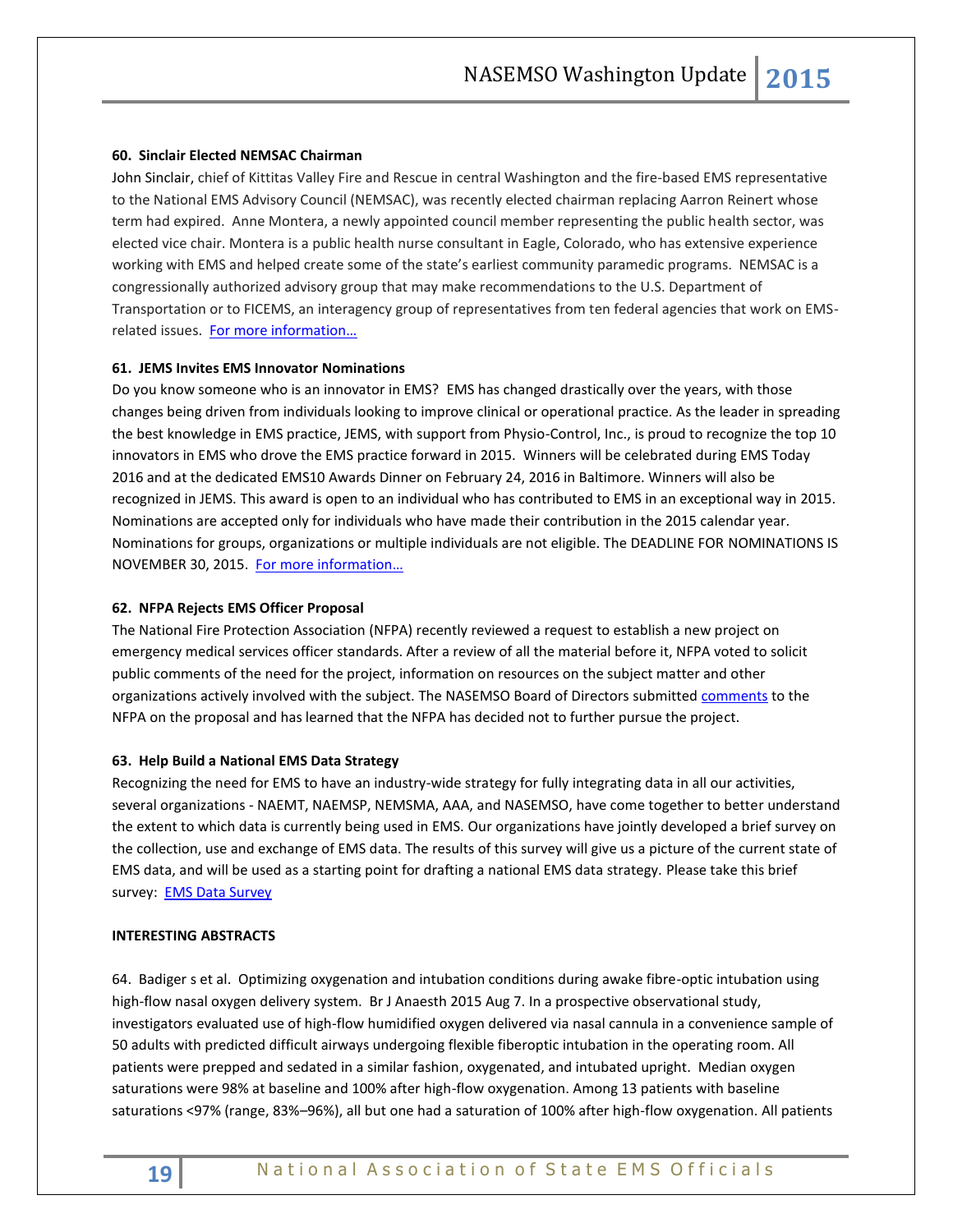were intubated successfully and reported feeling comfortable with the apparatus. There were no episodes of desaturation or hypercapnia. [Abstract…](http://bja.oxfordjournals.org/content/115/4/629.abstract)

In related news, a (free) descriptive article on high-flow nasal cannula oxygen therapy in adults from the Journal of Intensive Care is available at [http://www.ncbi.nlm.nih.gov/pmc/articles/PMC4393594/.](http://www.ncbi.nlm.nih.gov/pmc/articles/PMC4393594/) A Humidified High Flow Nasal Cannula Guideline offered by the Government of New South Wales is available [here.](http://www.ecinsw.com.au/sites/default/files/field/file/NSLHD%20Nasal%20Prong.pdf)

65. Everett et al. Troponin and Cardiac Events in Stable Ischemic Heart Disease and Diabetes. N Engl J Med 2015; 373:610-620. Researchers evaluate the use of high-sensitivity troponin T to identify those at high risk for cardiovascular events who might also benefit from prompt coronary revascularization. Abstract...



## **ORDER NASEMSO LOGOWEAR ONLINE AT**

**[http://www.companypromostore.com/stores/asmi/.](http://www.companypromostore.com/stores/asmi/)**

## **UPCOMING EVENTS**

**PLEASE NOTE: CALENDAR ITEMS ARE ALWAYS WELCOME!!! Send t[o robinson@nasemso.org](mailto:robinson@nasemso.org)**

**\*\*\*STATEWIDE EMS CONFERENCES\*\*\***

\* 30th annual Texas EMS Conference 2015, November 21-25, Dallas, Texas. [http://www.texasemsconference.com.](http://www.texasemsconference.com/)

**\*\*\*National Conferences and Special Meetings\*\*\***

**NAEMSE Instructor Course Level 1**

\*Atlantic City, NJ: November 11-13, 2015

\*Des Moines, IA: November 12-14, 2015

\*Dallas, TX: November 20-22, 2015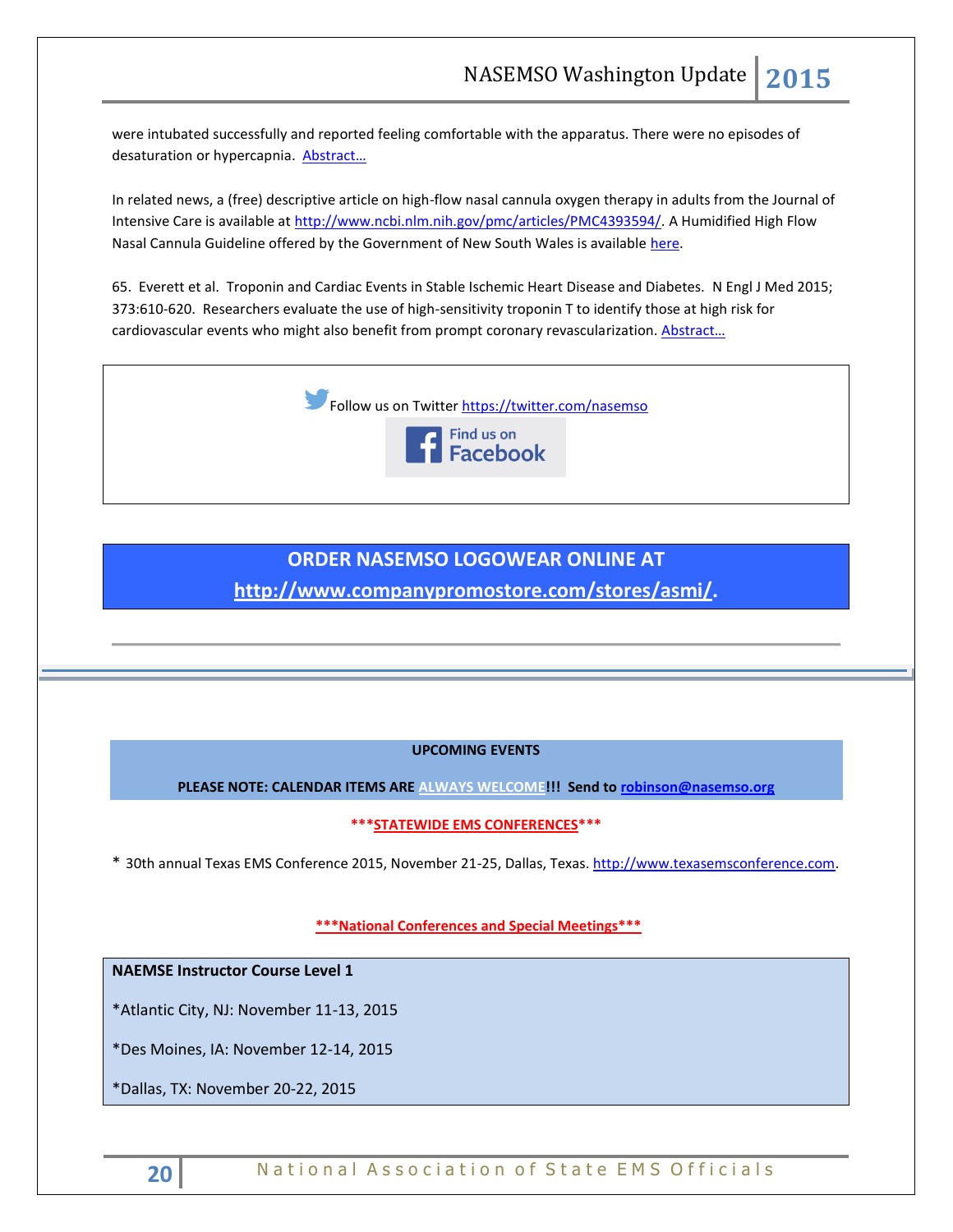\*Los Angeles, CA: February 19-21, 2016

**NAEMSE Instructor Course Level 2**

**CAAHEP Accreditation Update & Evaluating Student Competency Workshops**

\*Rosemont, IL: December 3-5, 2015

**[For more information…](http://www.naemse.org/instructor-course/)**

**National EMS Memorial Bike Ride**: Honor EMS personnel who have died and those who continue to serve the public everyday with long distance cycling events and by promoting healthy lifestyles. [muddyangels.com](http://www.muddyangels.com/) 2016 Schedule -TBA



IAEM Annual Conference and EMEX Expo. November 13-18, 2015 in Las Vegas, NV[. Go here for more information](http://cts.vresp.com/c/?IAEM/46d16c294a/3733acafb6/9897cf8fb8/p=events/annual-conference) about the Annual Conference.

\*National EMS Advisory Council. December 1-2, 2015 in Washington DC. For more information, go to EMS.gov.

\*National EMS Advisory Council. April 18-19, 2016 in Washington DC. For more information, go to EMS.gov.

\*National EMS Advisory Council. September 7-8, 2016 in Washington DC. For more information, go to EMS.gov.

\*NASEMSO Spring Meeting. April 4-6, 2016. Bethesda, MD. [For more information…](http://www.nasemso.org/Meetings/MidYear/index.asp)

**POSTPONED.** 2016 EMSC Program Meeting. June 21-24, 2016 in Bethesda, MD.

\*NASEMSO Fall Meeting. September 19-23, 2016. Albuquerque, NM. For more information...

See more EMS Events on NASEMSO's web site at <http://www.nasemso.org/Resources/Calendar/index.asp>

## **NASEMSO Staff Contacts**

Elizabeth Armstrong, CAE, MAM / Executive VP (703) 538-1799 ext. 8 - [armstrong@nasemso.org](mailto:armstrong@nasemso.org) Dia Gainor/Executive Director (703) 538-1799 ext. 7 Email: [Dia@nasemso.org](mailto:Dia@nasemso.org)